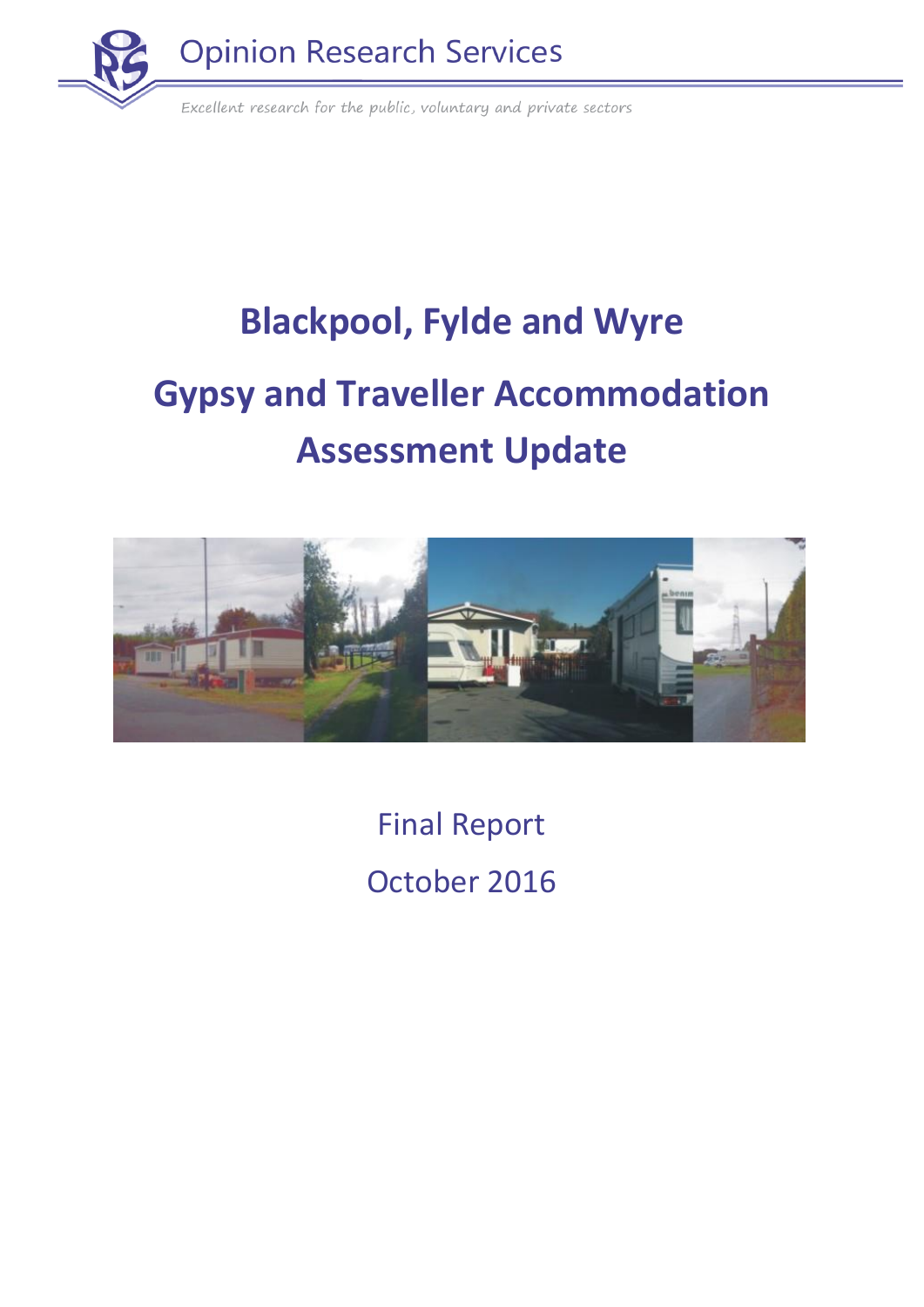Opinion Research Services The Strand, Swansea SA1 1AF Steve Jarman, Claire Thomas and Ian Woodward Enquiries: 01792 535300 · [info@ors.org.uk](mailto:info@ors.org.uk) · [www.ors.org.uk](http://www.ors.org.uk/)

© Copyright October 2016

Contains public sector information licensed under the Open Government Licence v3.0 May contains OS Data © Crown Copyright (2014)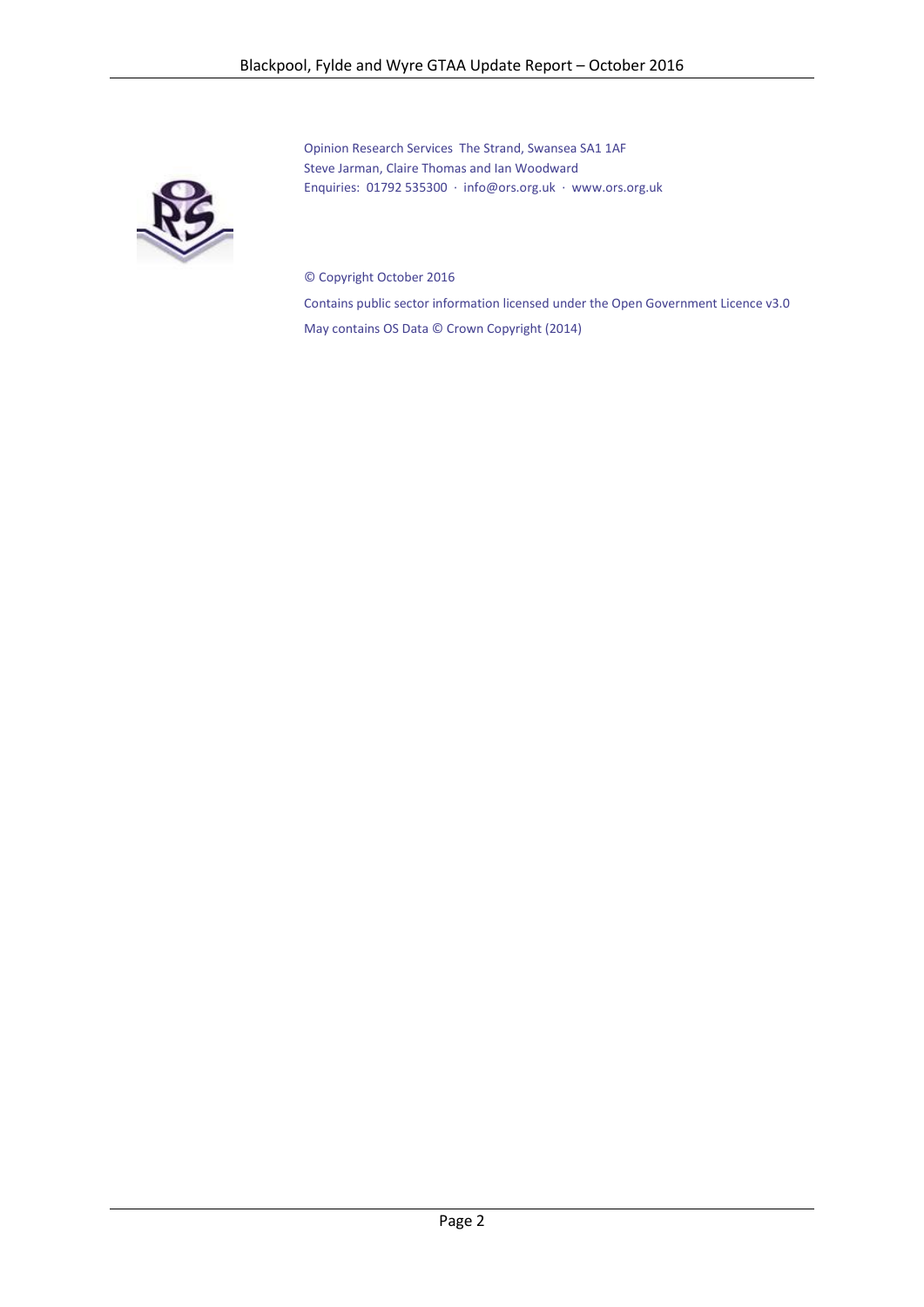## Contents

| 1. |  |
|----|--|
| 2. |  |
|    |  |
|    |  |
| 3. |  |
|    |  |
|    |  |
|    |  |
|    |  |
|    |  |
|    |  |
|    |  |
|    |  |
|    |  |
|    |  |
|    |  |
|    |  |
|    |  |
|    |  |
|    |  |
|    |  |
|    |  |
|    |  |
|    |  |
|    |  |
|    |  |
|    |  |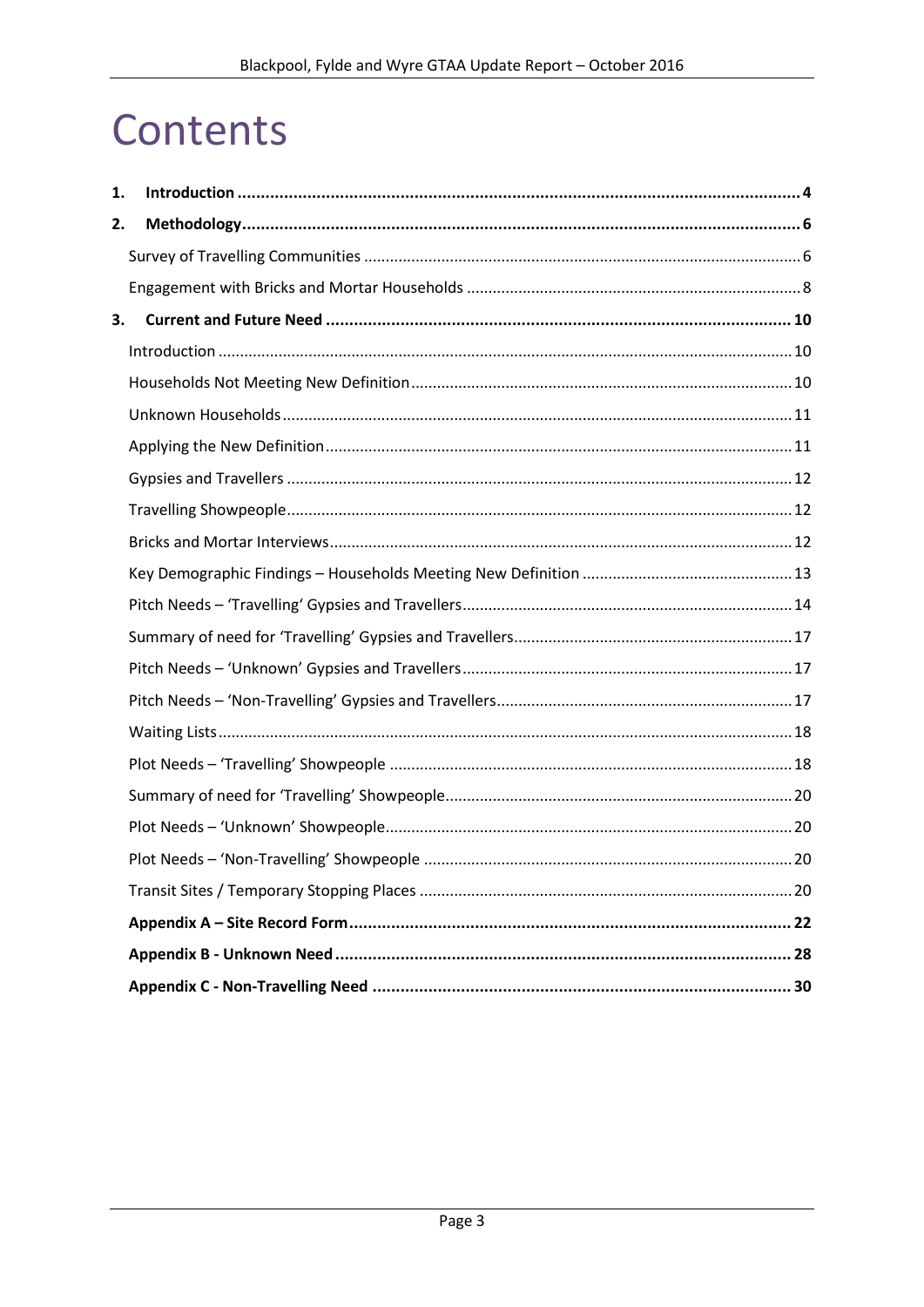# <span id="page-3-0"></span>1. Introduction

- $1.1$  A GTAA for Blackpool, Fylde and Wyre was published in September 2014. The primary reason for completing this Update was the publication of a revised version of Planning Policy for Traveller Sites (PPTS) in August 2015. This included a change to the definition of Travellers for planning purposes which necessitated an update (not a full) study to be undertaken.
- <sup>1.2</sup> The revised version of PPTS now requires a GTAA to determine whether households living on sites, yards, encampments and in bricks and mortar fall within the new 'planning' definition of a Gypsy, Traveller or Travelling Showperson. Only if households fall within the new definition will their housing requirements need to be assessed separately from the wider population in the GTAA. The new definition now excludes those who have ceased to travel *permanently*.
- <sup>1.3</sup> The primary objective of the Blackpool, Fylde and Wyre Gypsy and Traveller Accommodation Assessment (GTAA) Update is to provide a robust assessment of current and future need for Gypsy, Traveller and Travelling Showpeople accommodation in the three Fylde Coast local authorities of Blackpool, Fylde and Wyre (the Fylde Coast sub-region) by updating the planning status of households living on sites and yards and in bricks and mortar in the respective local authorities.
- $1.4$  The GTAA Update provides an evidence base which can be used to aid the implementation of development plan policies and the provision of new Gypsy and Traveller pitches and Travelling Showpeople plots for the period 2016-2031. Whilst the assessment of need in this Update supersedes the outcomes relating to the Fylde Coast Authorities GTAA that was published in September 2014 and covered the period 2014-2031, many of the other issues included in the previous GTAA should still be considered.
- <sup>1.5</sup> The previous GTAA identified a need for 38 additional Gypsy and Traveller pitches in Blackpool, 26 additional pitches in Fylde, and 17 additional pitches in Wyre.

| Local<br><b>Authority</b> | 2014-2019 | 2019-2024     | 2024-2029      | 2029-2031 | <b>Total</b> |
|---------------------------|-----------|---------------|----------------|-----------|--------------|
| Blackpool                 | 21        |               |                | 3         | 38           |
| Fylde                     | 17        | 3             | $\overline{4}$ |           | 26           |
| Wyre                      | 12        | $\mathcal{P}$ | $\mathcal{P}$  |           | 17           |
| <b>Total</b>              | 50        | 12            | 13             | 6         | 81           |

**Figure 1 – 2014 GTAA Additional Gypsy and Traveller Pitches Needed in the Fylde Coast Authorities from 2014-2031**

<sup>1.6</sup> In addition the previous GTAA identified a need for 2 additional plots for Travelling Showpeople in Blackpool, no additional plots in Fylde and 12 additional plots in Wyre.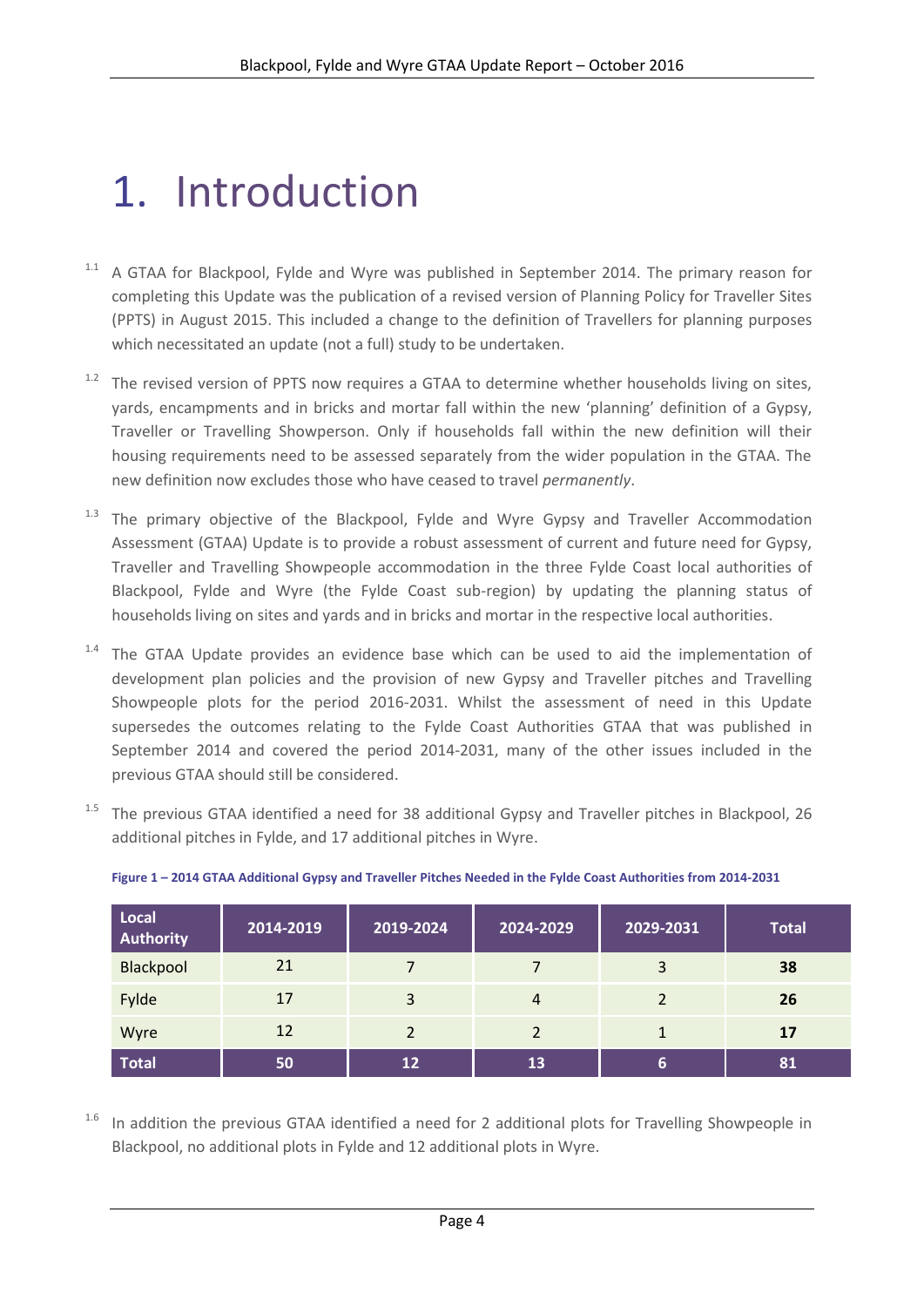| Local<br><b>Authority</b> | 2014-2019 | 2019-2024 | 2024-2029 | 2029-2031 | <b>Total</b> |
|---------------------------|-----------|-----------|-----------|-----------|--------------|
| Blackpool                 |           | 0         | $\Omega$  | 0         |              |
| Fylde                     | 0         | 0         | $\Omega$  | 0         | 0            |
| Wyre                      | 10        |           |           | 0         | <b>12</b>    |
| <b>Total</b>              | 12        |           |           | 0         | 14           |

#### **Figure 2 – 2014 GTAA Travelling Showpeople Plots Needed in the Fylde Coast Authorities from 2014-2031**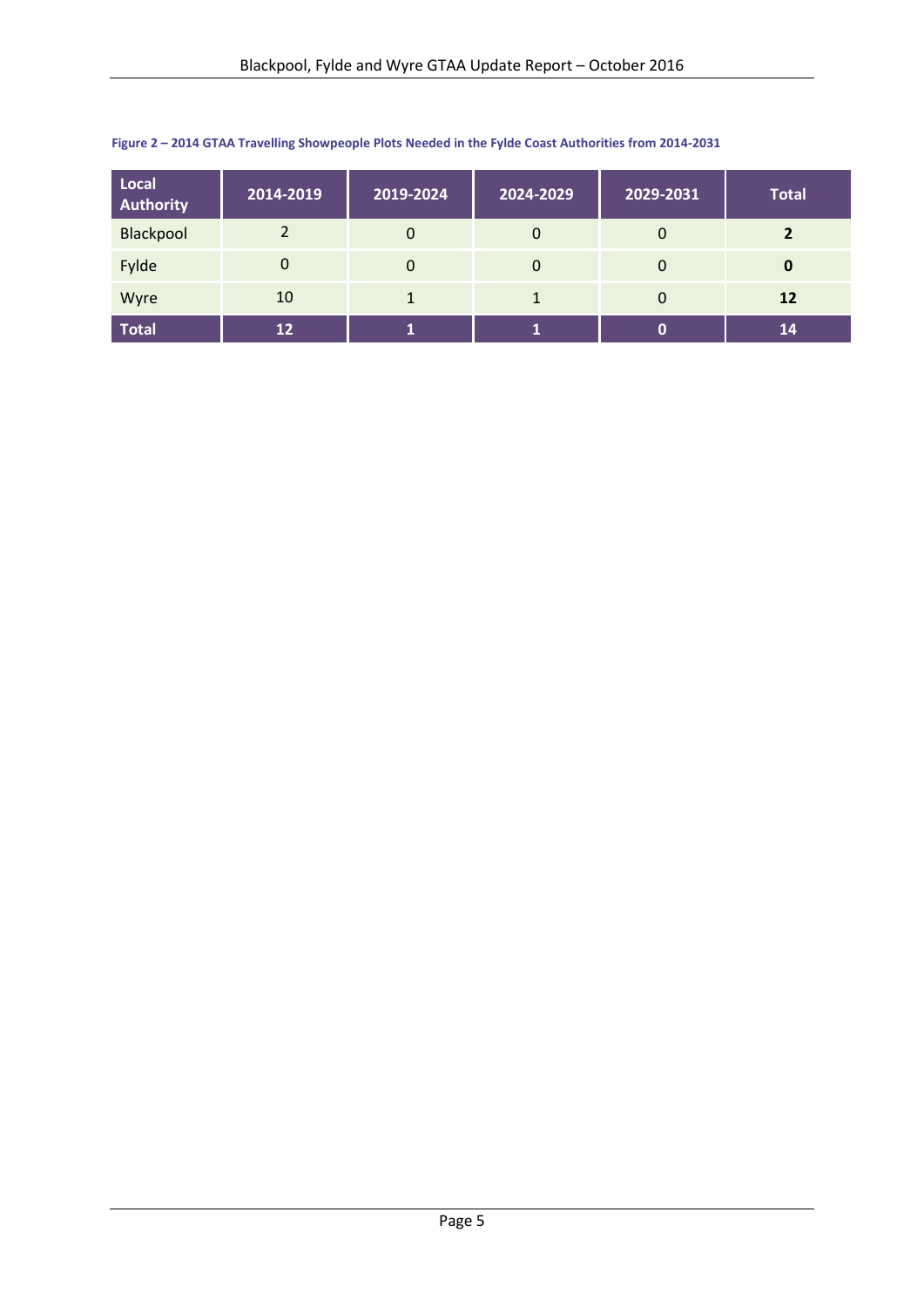# <span id="page-5-0"></span>2. Methodology

- <sup>2.1</sup> Over the past 10 years, ORS has continually refined a methodology for undertaking robust and defensible GTAAs. This has been updated recently in light of changes to PPTS in August 2015, the introduction of the new Housing and Planning Act 2016, as well as responding to changes set out by Planning Ministers, with particular reference to new household formation rates. This is an evolving methodology that has been adaptive to changes in planning policy as well as the outcomes of Local Plan Examinations and Planning Appeals.
- <sup>2.2</sup> The revised PPTS that was published in August 2015 contains a number of requirements for local authorities which must be addressed in any methodology. This includes the need to pay particular attention to early and effective community engagement with both settled and traveller communities (including discussing travellers' accommodation needs with travellers themselves); identification of permanent and transit site accommodation needs separately; working collaboratively with neighbouring local planning authorities; and establishing whether households fall within the new 'planning' definition for Gypsies, Travellers and Travelling Showpeople.

#### <span id="page-5-1"></span>Survey of Travelling Communities

- <sup>2.3</sup> As with the 2014 Assessment, ORS worked with the three local authorities to identify all authorised and unauthorised sites and encampments in the study area and worked closely with the Councils to ensure that the Site Record Form that was used to record the outcomes from the site interviews would collect all the necessary information to support the study. This form has been updated to take account of recent changes to PPTS to collect the information necessary to apply the new household definition.
- <sup>2.4</sup> ORS sought to undertake a full demographic study of all occupied pitches as our experience suggests that a sample based approach very often leads to an under-estimate of current and future needs which can be the subject of challenge at subsequent appeals and examinations.
- <sup>2.5</sup> Prior to completing the interviews a letter was sent to the residents on the public site and to the larger private sites notifying them that the study was due to commence. Both Gypsy Councils were also informed about the study.
- <sup>2.6</sup> All occupied pitches were visited by experienced ORS researchers who conducted interviews with as many residents as possible to determine their current demographic characteristics, whether they have any current or likely future accommodation needs and how these may be addressed, whether there are any concealed households or doubling-up, and their travelling characteristics (to meet the new requirements in PPTS). Staff also sought to identify contacts living in bricks and mortar to interview (see below). The Site Record Form can be found in **Appendix A**.
- <sup>2.7</sup> To maximise response rates, where necessary researchers sought to visit sites/yards a minimum of three times at different times of the day and on different days of the week. Where it was not possible to undertake an interview over the course of several visits – either due to a refusal or where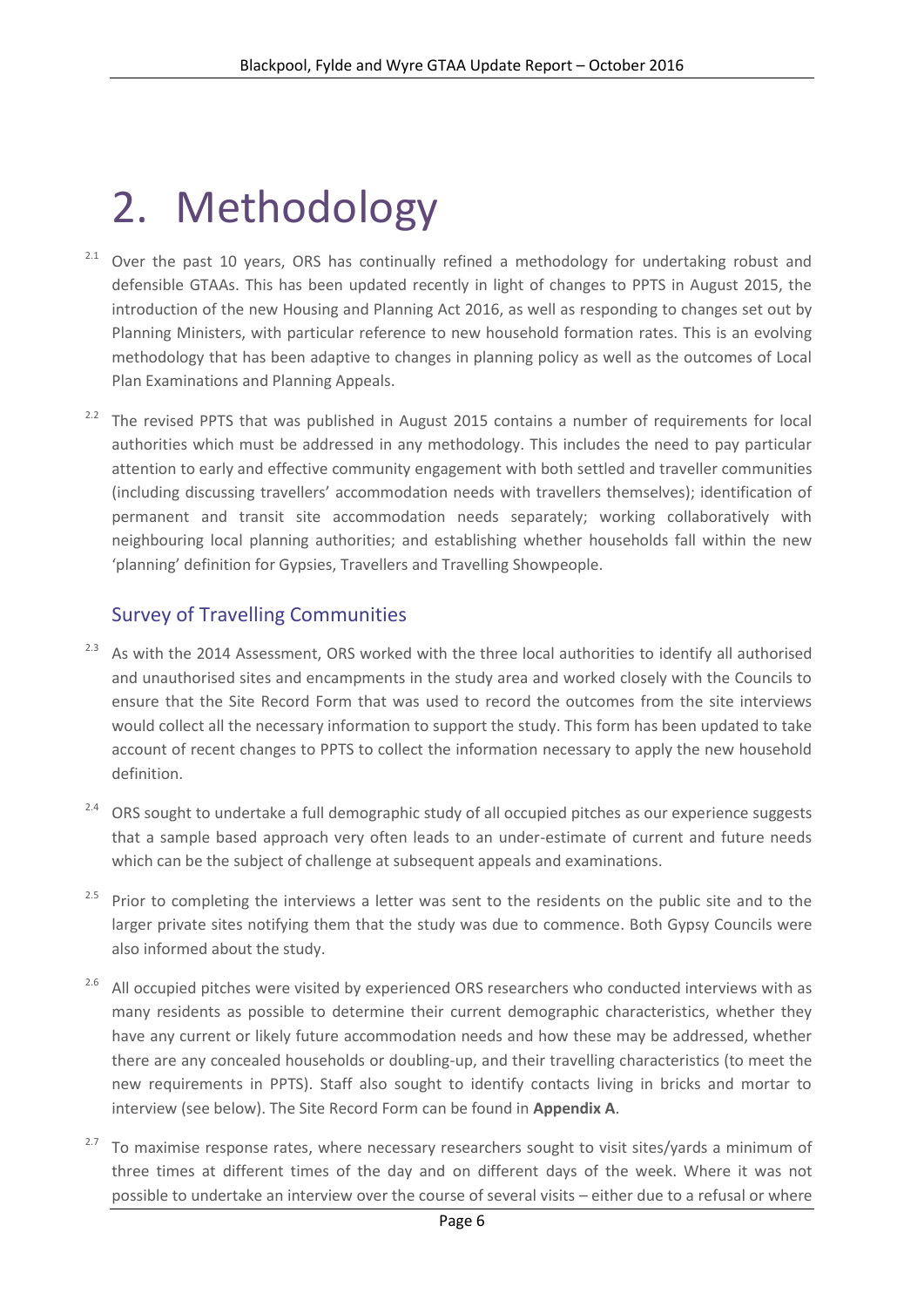households known to reside on the site were not available - the researchers captured as much information as possible about each pitch/plot including whether they were occupied by Travellers, the number of caravans and a physical assessment of the pitch.

- <sup>2.8</sup> Fieldwork was undertaken during February and March 2016 and a total of 38 on-site interviews were completed with Gypsy and Traveller households living on 6 public/private sites, and unauthorised sites. In addition a total of 21 on-site interviews were completed with households living on 4 private and unauthorised Travelling Showpeople yards.
- <sup>2.9</sup> The majority of the interviews with Gypsies and Travellers were completed with households living in Blackpool (35), alongside 3 in Fylde. There were no on-site interviews in Wyre which does not have a Gypsy and Traveller site. It is worth noting that the number of interviews in Fylde is less than in the 2014 study due to a combination of refusals and residents moving off the Hardhorn/Angel Lane site.
- <sup>2.10</sup> The majority of the interviews with Travelling Showpeople were completed in Wyre (19), along with 2 in Blackpool and none in Fylde.
- <sup>2.11</sup> The tables below set out the number of interviews that were completed at each site and yard, and also reasons why it was not possible to interview households on some of the sites and yards.

| <b>Site</b>              | <b>Status</b> | <b>Pitches</b> | <b>Interviews</b> | <b>Reasons for not completing interviews</b> |
|--------------------------|---------------|----------------|-------------------|----------------------------------------------|
| <b>BLACKPOOL</b>         |               |                |                   |                                              |
| <b>Chapel Road</b>       | Public        | 26             | 22                | 4 x no contact possible <sup>1</sup>         |
| <b>Parkway Stables</b>   | Private       | 2              | $\Omega$          | 2 x refusal                                  |
| <b>Kinross</b>           | Private       | 11             | 11                |                                              |
| 8a Fishers Lane          | Private       | $\mathbf{1}$   | $\Omega$          | Unimplemented pitch                          |
| Applewood                | Private       | $\overline{2}$ | $\mathbf{1}$      | 1 x refusal                                  |
| Holmefield               | Private       | $\overline{2}$ | $\mathbf 0$       | 2 x refusal                                  |
| <b>School Road</b>       | Private       | $\mathbf{1}$   | $\mathbf{1}$      | $\qquad \qquad \blacksquare$                 |
| <b>FYLDE</b>             |               |                |                   |                                              |
| The Conifers             | Private       | 6              | $\mathbf{1}$      | 5 x no contact possible <sup>1</sup>         |
| The Stackyard            | Private       | 2              | $\Omega$          | Unimplemented pitches                        |
| <b>Old Builders Yard</b> | Private       | 3              | $\Omega$          | Unimplemented pitches                        |
| Angel Lane               | Private       | 6              | $\overline{2}$    | 4 x no contact possible <sup>1</sup>         |
| <b>WYRE</b>              |               |                |                   |                                              |
| <b>Blueberry Park*</b>   | Unauthorised  | 8              | $\Omega$          | Unoccupied                                   |
| <b>TOTAL</b>             |               | 70             | 38                |                                              |

#### **Figure 3 – Interview Status of Gypsy and Traveller Sites in Fylde Coast Authorities**

\*The Council have an injunction to prevent occupation of this land.

**.** 

 $<sup>1</sup>$  Pitches were occupied but households were absent when interviewers visited.</sup>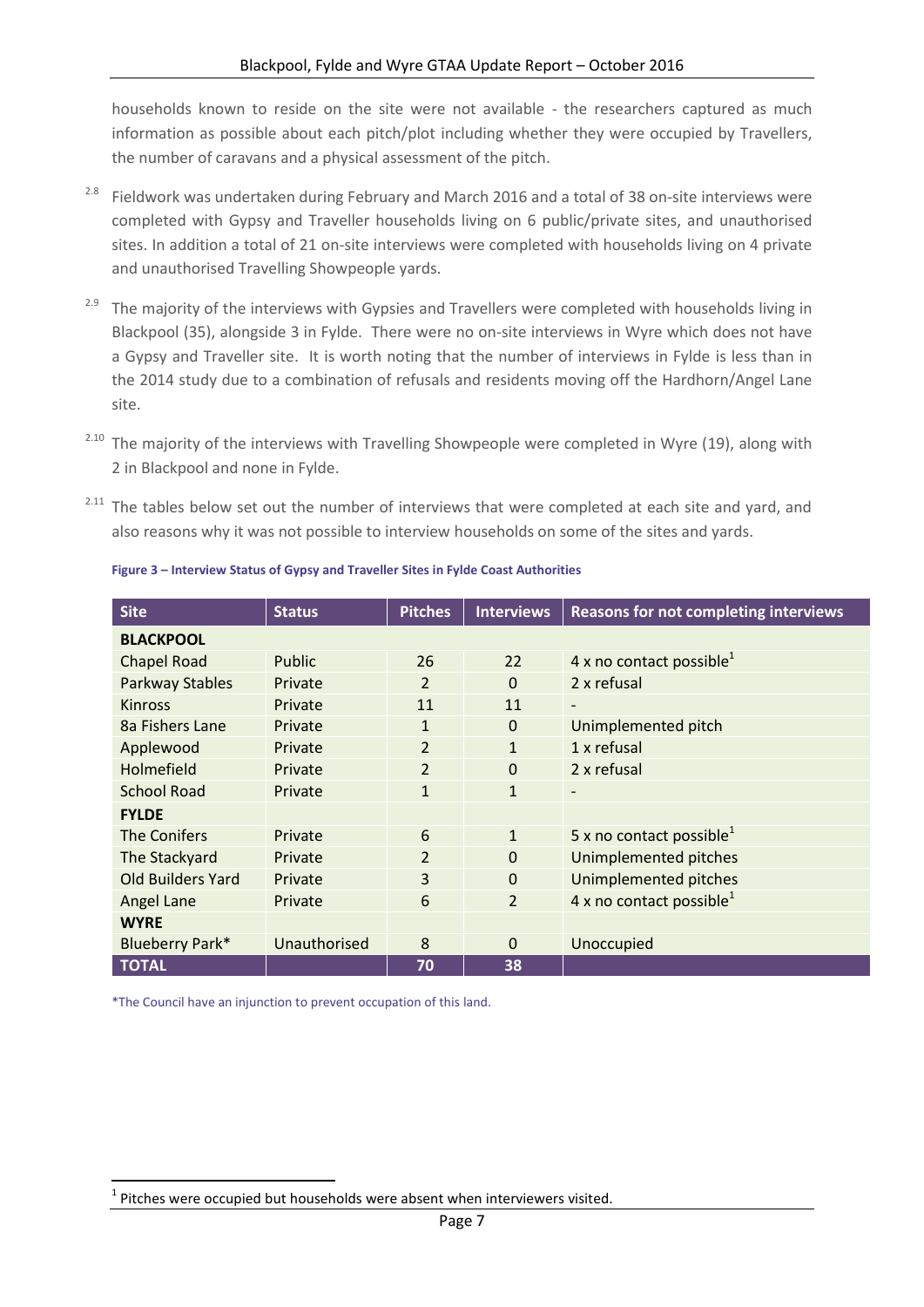| Yard                     | <b>Status</b> | <b>Plots</b>   | <b>Interviews</b> | <b>Reasons for not completing interviews</b> |
|--------------------------|---------------|----------------|-------------------|----------------------------------------------|
| <b>BLACKPOOL</b>         |               |                |                   |                                              |
| Rear of Roseway          | Unauthorised  | $\mathbf{1}$   | $\mathbf{1}$      | $\overline{\phantom{a}}$                     |
| <b>Midland Park site</b> | Unauthorised  | $\mathbf{1}$   | $\mathbf{1}$      | $\overline{\phantom{0}}$                     |
| <b>FYLDE</b>             |               |                |                   |                                              |
| Chain Lane               | Private       | $\overline{2}$ | $\mathbf 0$       | 2 x no contact possible                      |
| <b>WYRE</b>              |               |                |                   |                                              |
| Utopia                   | Unauthorised  | 19             | 19                | $\overline{\phantom{a}}$                     |
| <b>TOTAL</b>             |               | 23             | 21                |                                              |

#### **Figure 4 – Interview Status of Showpeople Households in Fylde Coast Authorities**

#### <span id="page-7-0"></span>Engagement with Bricks and Mortar Households

- <sup>2.12</sup> In our experience many Planning Inspectors and Appellants question the accuracy of GTAA assessments in relation to those Gypsies and Travellers living in bricks and mortar accommodation who may wish to move on to a site. ORS feel that the only practical approach is to take all possible measures to identify as many households in bricks and mortar who may want to take part in an interview to determine their travelling status and any future accommodation needs.
- <sup>2.13</sup> Contacts in bricks and mortar were sought through a wide range of sources including speaking with people living on existing sites to identify any friends or family living in bricks and mortar who may wish to move to a site and intelligence from the Council, sending out a letter to all households on the waiting list for the public site in Blackpool, and placing adverts in printed media and on social networking sites (see example below from Travellers Times in February 2016). As with the 2014 Assessment, ORS worked closely with officers from Lancashire County Council with detailed knowledge of the Gypsy and Traveller to identify Gypsy and Traveller households to interview. This resulted in a total of 18 completed interviews – all with households living in Blackpool.

#### **Figure 5 – Bricks and Mortar Advert**



<sup>2.14</sup> Through this approach we endeavoured to do everything within our means to publicise that a local study was being undertaken in order to give all households living in bricks and mortar who may wish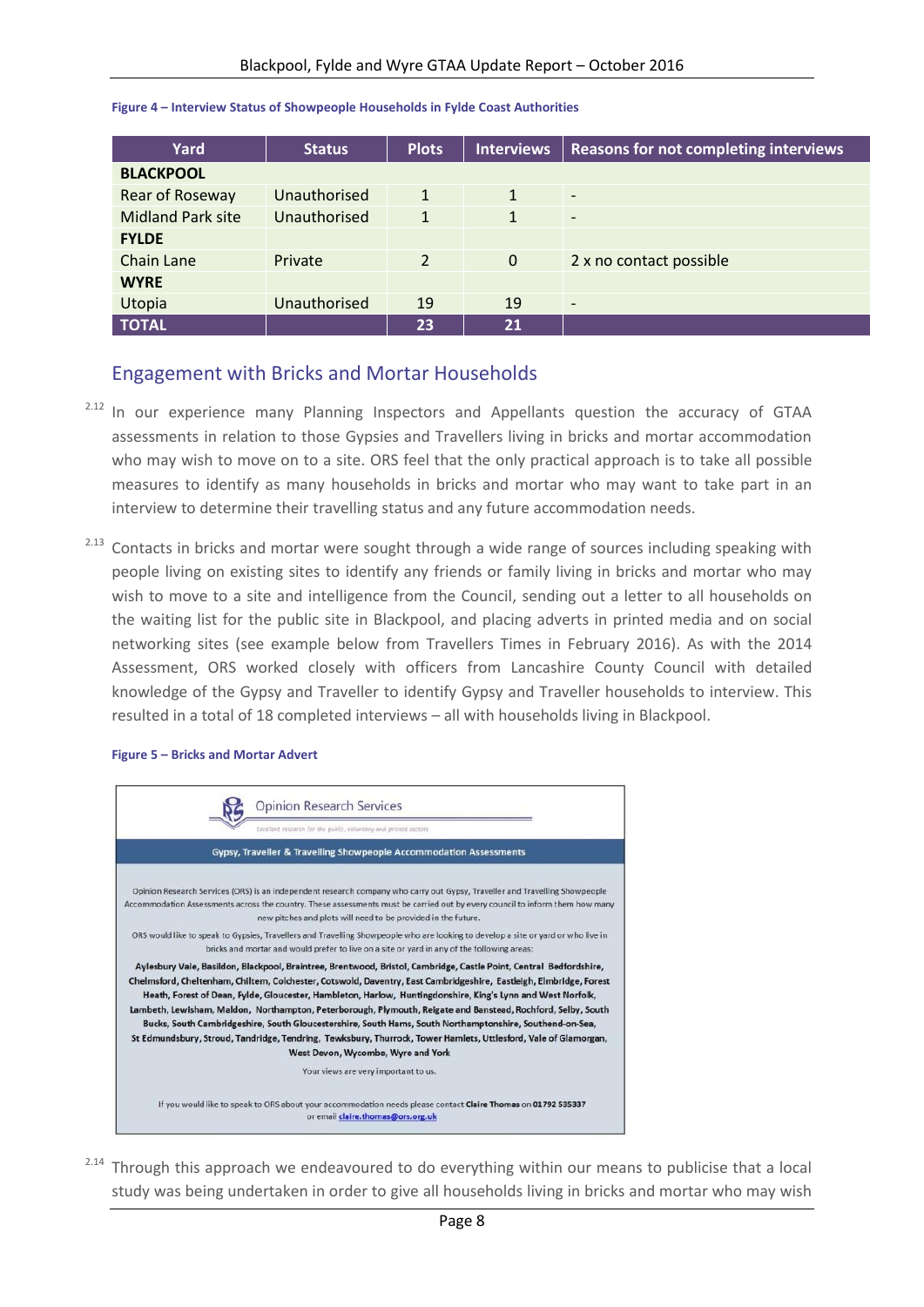to move on to a site the opportunity to make their views known to us. As a rule we do not extrapolate the findings from our fieldwork with Gypsies and Travellers living in bricks and mortar households up to the estimated Gypsy and Traveller bricks and mortar population as a whole, and work on the assumption that those wishing to move will make their views known to us based on the wide range of publicity that we put in place.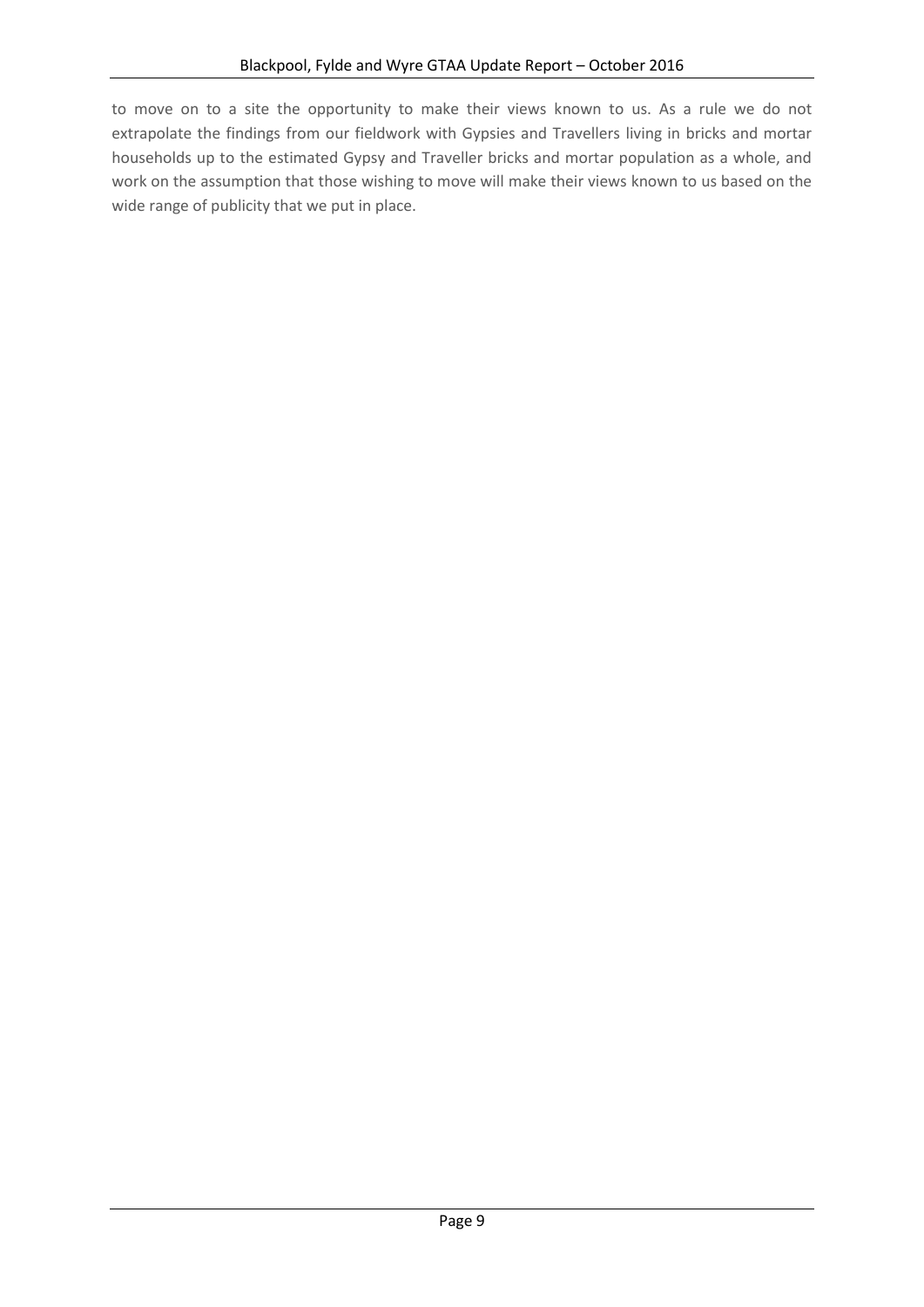## <span id="page-9-0"></span>3. Current and Future Need

#### <span id="page-9-1"></span>Introduction

- The primary change to the 2015 PPTS in relation to the assessment of need is the change in the definition of a Gypsy, Traveller or Travelling Showperson for planning purposes. Through the interview process ORS sought to collect the information necessary to assess each household against the new definition. As the new PPTS has only relatively recently been issued only a small number of appeal decisions have been issued by the Planning Inspectorate on how the new definition should be applied – these support ORS's view that households need to be able to demonstrate that they travel for work purposes to meet the new definition, and stay away from their usual place of residence when doing so (or have stopped travelling temporarily due to education, ill health or old age). It is also understood that there may be future legal challenges made to the change in definition following the outcomes of planning and appeal decisions.
- <sup>3.2</sup> To identify need in accordance with the new definition, PPTS requires an assessment for current and future pitch requirements, but does not provide a methodology for this. However, as with any housing assessment, the underlying calculation can be broken down into a relatively small number of factors. In this case, the key issue is to compare the supply of pitches available for occupation with the current and future needs of the population, using the new definition as the basis. The key factors in each of these elements are set out below.

#### <span id="page-9-2"></span>Households Not Meeting New Definition

- <sup>3.3</sup> Whilst households who do not travel fall outside the new definition of a Traveller; Romany Gypsies and Irish and Scottish Travellers may be able to demonstrate a need for culturally appropriate accommodation under the Equalities Act 2010. In addition provisions set out in the new Housing and Planning Act (2016) now include a duty (under Section 8 of the 1985 Housing Act that covers the requirement for a periodical review of housing needs) for local housing authorities to consider the needs of people residing in or resorting to their district with respect to the provision of sites on which caravans can be stationed, or places on inland waterways where houseboats can be moored. Draft Guidance related to this section of the Housing and Planning Act has been published setting out how the government would want local housing authorities to undertake this assessment and it is the same as the GTAA assessment process. The implication is therefore, whilst the 2016 Act has removed the statutory duty for local authorities to complete a specific assessment of need for Gypsies and Travellers, that the housing needs of any Gypsy and Traveller households who do not meet the new 'planning' definition of a Traveller will need to be assessed as part of the wider housing needs of the area, and will form a subset of the wider need arising from households residing in caravans.
- $3.4$  To inform any future assessment of need undertaken under the 1985 Housing Act as described above, the needs of those households that do not meet the new definition have also been estimated (**Appendix C**).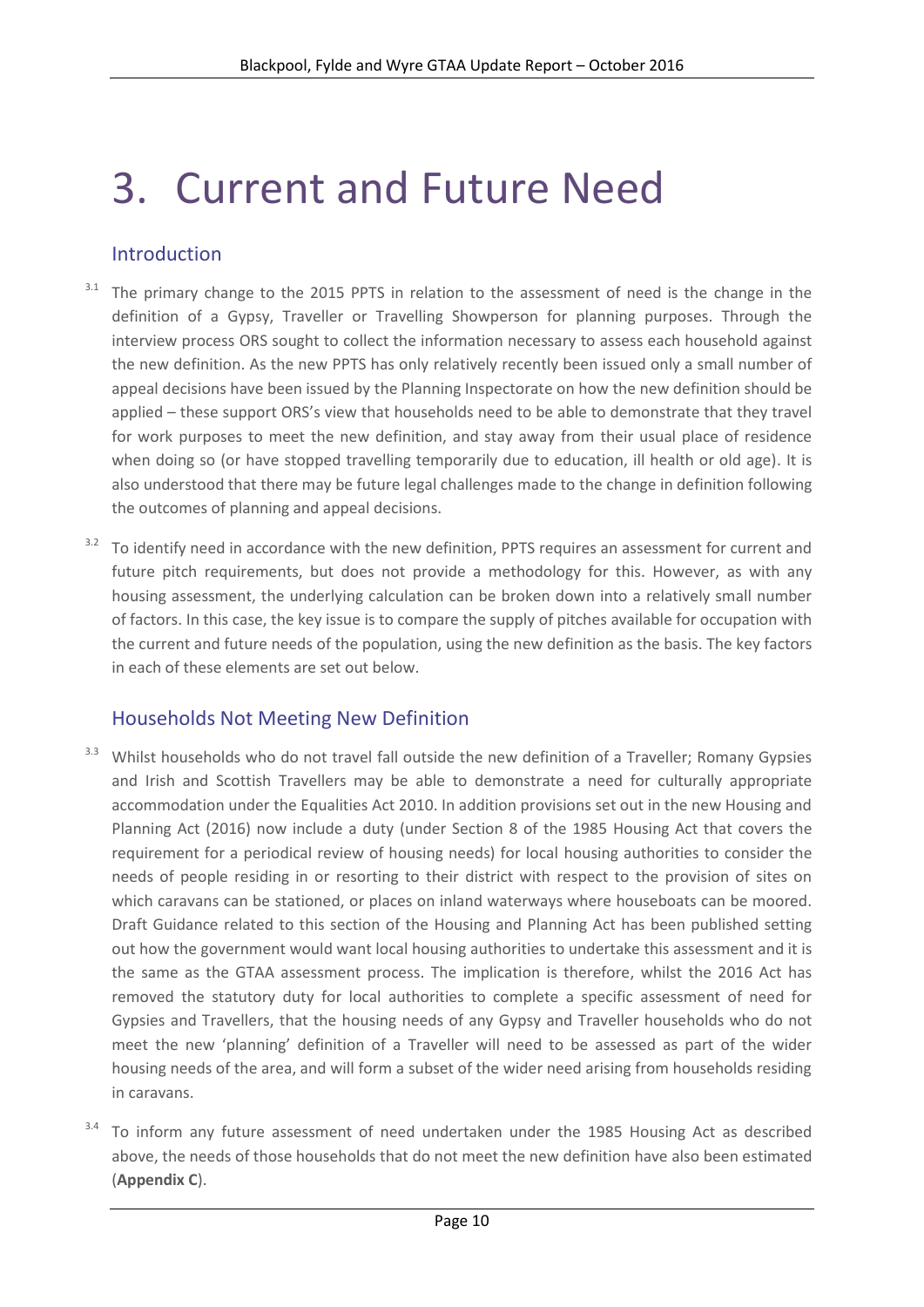#### <span id="page-10-0"></span>Unknown Households

- <sup>3.5</sup> As well as calculating need for households that meet the new PPTS 'planning' definition, the needs of the households where an interview was not completed (either due to refusal to be interviewed or households that were not present during the fieldwork period) need to be considered as part of the assessment process if they are believed to be ethnic Gypsies and Travellers who *may* meet the new definition and who *may* be able to provide information that they travel for work purposes at a later date. Whilst there is no legislation or guidance that sets out how the needs of these households should be addressed, an approach has been taken that seeks an *estimate* of potential need from these households.
- $3.6$  The estimate identifies potential current and future need from any temporary or unauthorised pitches and through new household formation. For the latter the national rate of 1.50% has been used as the demographics of residents are unknown and assumptions cannot be made that the demographics will be the same as households that have been interviewed. This approach is consistent with the outcomes of a recent Planning Appeal where access to a site was not possible but basic information from welfare assessments was identified about the number of households residing there. (Planning Inspectorate Ref: APP/Z6950/A/14/2212012).
- <sup>3.7</sup> Should further information be made available to the Council that will allow for the new definition to be applied, these households could form a confirmed component of need.
- <sup>3.8</sup> ORS are of the opinion that it would not be appropriate when producing a robust assessment of need to make any firm assumptions about whether or not households where an interview was not completed meet the new definition based on the outcomes of households where an interview was completed.
- <sup>3.9</sup> However data that has been collected from over 1,500 household interviews that have been completed by ORS since the changes to PPTS in 2015 suggests that overall approximately 10% of households who have been interviewed meet the new definition. However, in some local authorities, particularly London Boroughs, 100% of households do not meet the new definition.
- <sup>3.10</sup> This would suggest that it is likely that only a small proportion of unknown households will be able to provide information that they meet the new definition and will need new Gypsy and Traveller pitches. The needs of the majority of unknown households will need to be addressed through other means.
- <sup>3.11</sup> Councils will need to carefully consider how to address the needs associated with 'unknown' Travellers. In terms of Local Plan policies the Councils could consider the use of a criteria-based policy (as suggested in PPTS) for any unknown households that do provide evidence that they meet the definition.

## <span id="page-10-1"></span>Applying the New Definition

<sup>3.12</sup> When the household survey was completed the outcomes from the questions on travelling were used to determine the status of each household against the new definition in PPTS. The same definition issue applies to Travelling Showpeople as to Gypsies and Travellers.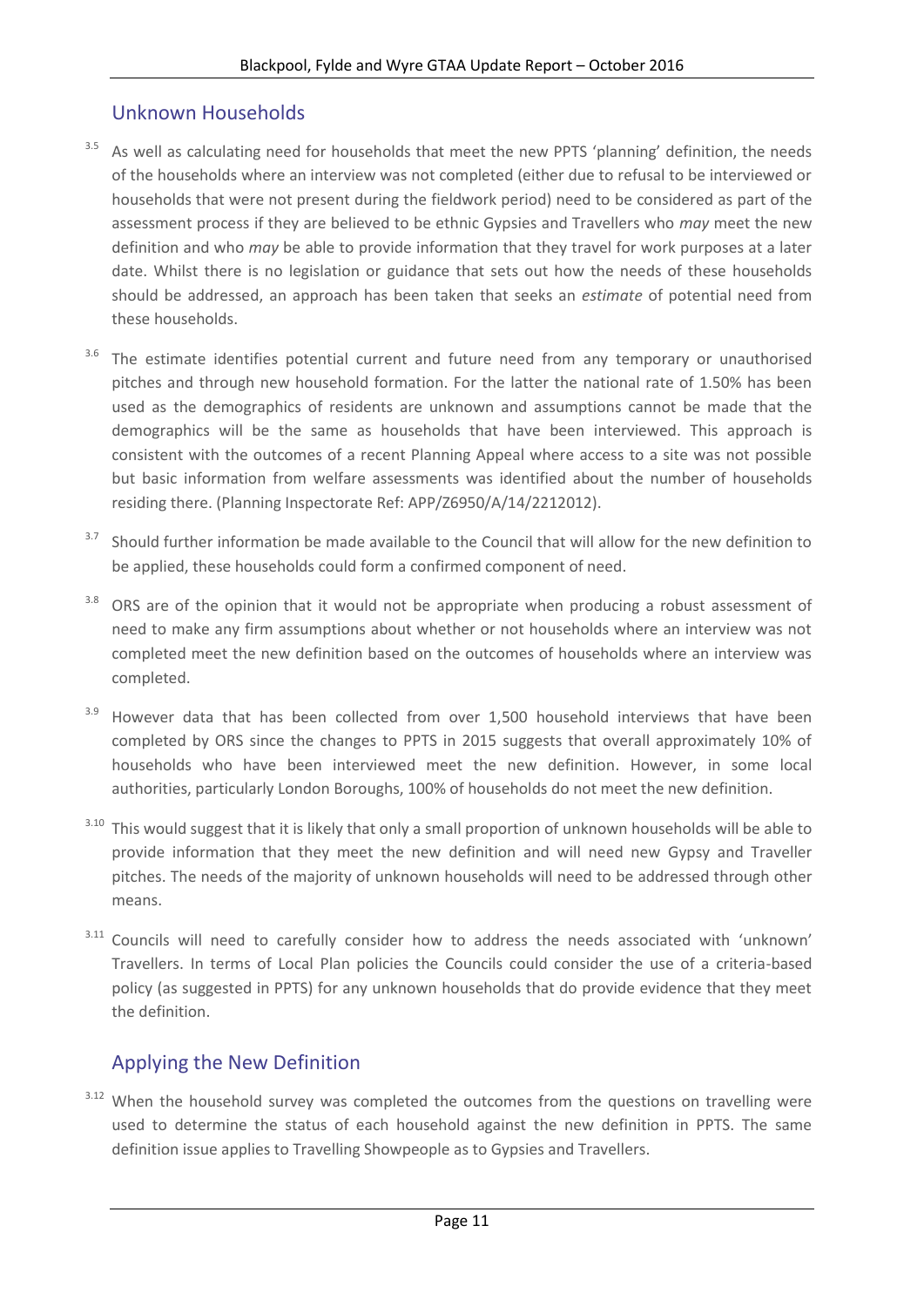- As this point ORS think that households that need to be considered in the GTAA fall under one of 3 classifications that will determine whether or not their housing needs will need to be assessed in the  $GTAA<sup>2</sup>$ .
	- » Households that travel under the new definition.
	- » Households that have ceased to travel temporarily under the new definition.
	- » Households where an interview was not possible who may fall under the new definition.

## <span id="page-11-0"></span>Gypsies and Travellers

- <sup>3.14</sup> Information that was collected during the household interviews allowed each household to be assessed against the new definition of a Traveller. This included information on whether households have ever travelled; why they have stopped travelling; the reasons that they travel; and whether they plan to travel again in the future. The table below sets out the travelling status of households that were interviewed in the three Fylde Coast Authorities. This shows that for Gypsies and Travellers only 4 households meet the new definition of a Traveller in that they were able to provide information demonstrating that they travel for work purposes and stay away from their usual place of residence. These households stated during the interviews that family members travel for work to a variety of places all over the country either all year round, or during the summer months, and that they stay at a variety of places including transit sites, on the roadside and with friends and family. Information on the type of work was not collected during the interviews.
- <sup>3.15</sup> The remaining 34 households that were interviewed did not demonstrate that they travel away from their usual place of residence for the purpose of work, or have ceased to travel *temporarily* due to children in education, ill health or old age. Some did travel for cultural reasons to visit fairs, relatives or friends, and others had ceased to travel permanently. In addition the travelling status of 18 households living on the remaining pitches was unable to be determined – there were 13 households that were not present during the fieldwork period and there were 5 households that refused to be interviewed.

## <span id="page-11-1"></span>Travelling Showpeople

<sup>3.16</sup> For Travelling Showpeople a total of 19 households met the new definition, 2 did not meet the new definition and it was not possible to determine the status of the other 2 households as they were not present during the fieldwork period. For the majority of the Showpeople households who meet the new definition the whole family travel either all year round or during the summer months. They travel mainly to work at fairs and showgrounds all over the country including Birkenhead, Bridlington, Carlisle, Coventry, Hull, Isle of Wight, Kirkham, Lancashire, Leeds, Milton Keynes, Morecombe, Newcastle, Nottingham and York.

## <span id="page-11-2"></span>Bricks and Mortar Interviews

<sup>3.17</sup> Information that was collected during the 18 interviews with households living in bricks and mortar in Blackpool shows that only 2 households meet the new definition of a Traveller. The remaining 16

**<sup>.</sup>**  $2$  It is assumed that future households from 'travelling' households will also travel.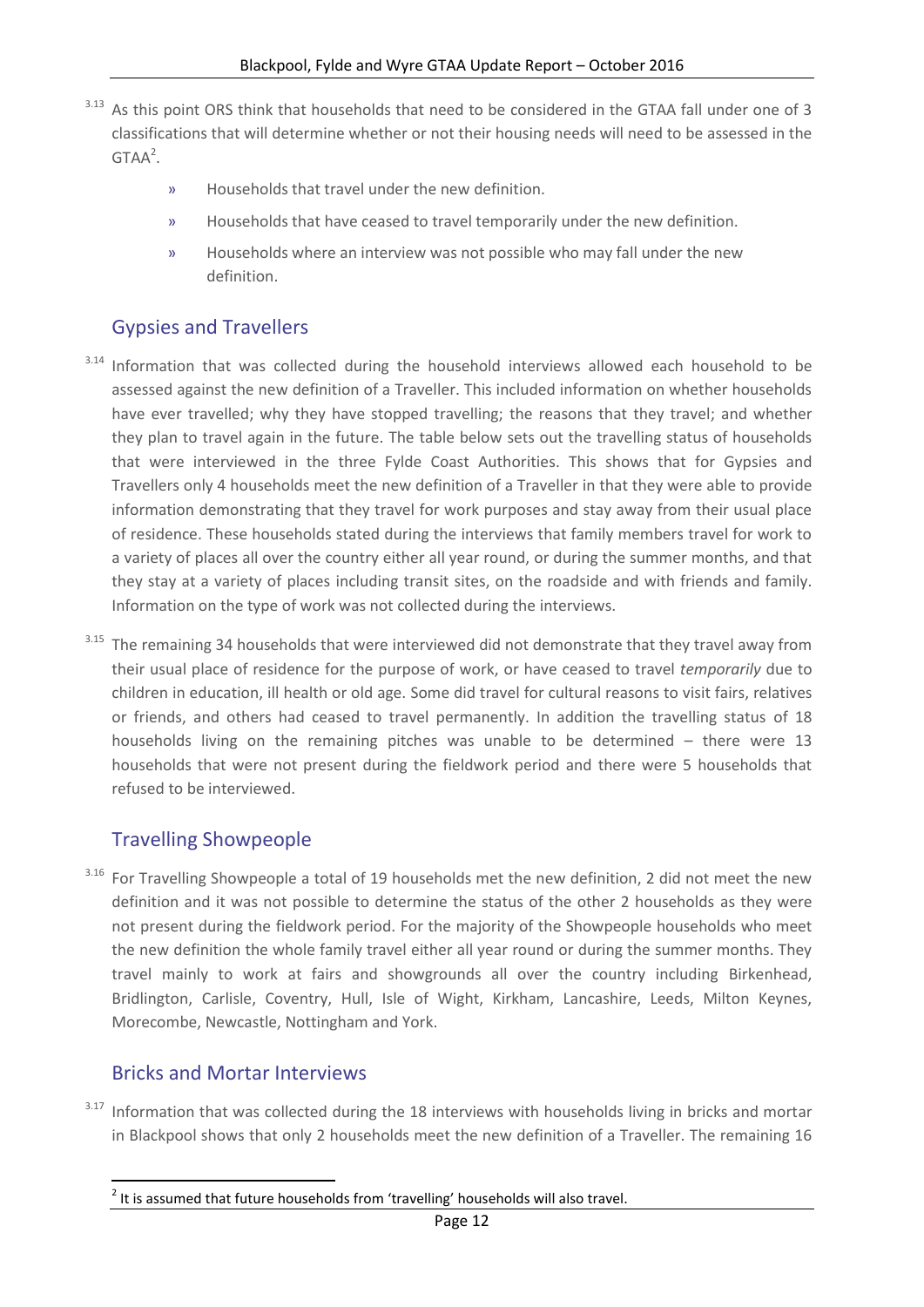households that were interviewed did not demonstrate that they travel away from their usual place of residence for the purpose of work, or have ceased to travel temporarily due to children in education, ill health or old age.

#### **Figure 6 – Travelling Status of Gypsy and Traveller Households Interviewed in Fylde Coast Authorities (Excluding unimplemented pitches)**

| <b>Site Status</b>        | <b>Meets New</b><br><b>Definition</b> | Doesn't<br><b>Meet</b><br><b>Definition</b> | <b>Unknown</b> | <b>Total</b>    |
|---------------------------|---------------------------------------|---------------------------------------------|----------------|-----------------|
| <b>BLACKPOOL</b>          |                                       |                                             |                |                 |
| Public                    | $\mathbf{1}$                          | 21                                          | $\overline{4}$ | 26              |
| Private                   | $\mathbf 0$                           | 13                                          | 5              | 18 <sup>3</sup> |
| <b>FYLDE</b>              |                                       |                                             |                |                 |
| Private                   | 3                                     | $\Omega$                                    | 9 <sup>4</sup> | 12              |
| <b>WYRE</b>               |                                       |                                             |                |                 |
| Unauthorised <sup>5</sup> | $\mathbf 0$                           | $\Omega$                                    | $\Omega$       | $\mathbf 0$     |
| <b>TOTAL</b>              | 4                                     | 34                                          | 18             | 56              |

**Figure 7 – Travelling Status of Showpeople Households Interviewed in Fylde Coast Authorities**

| <b>Site Status</b> | <b>Meets</b><br><b>New</b><br><b>Definition</b> | Doesn't<br><b>Meet</b><br><b>Definition</b> | <b>Unknown</b> | <b>Total</b>   |
|--------------------|-------------------------------------------------|---------------------------------------------|----------------|----------------|
| <b>BLACKPOOL</b>   |                                                 |                                             |                |                |
| Unauthorised       | 2                                               | $\Omega$                                    | $\Omega$       | $\overline{2}$ |
| <b>FYLDE</b>       |                                                 |                                             |                |                |
| Private            | $\mathbf 0$                                     | $\Omega$                                    | 2              | $\overline{2}$ |
| <b>WYRE</b>        |                                                 |                                             |                |                |
| Unauthorised       | 17                                              | $\overline{2}$                              | $\Omega$       | 19             |
| <b>TOTAL</b>       | 19                                              | 2                                           | $\overline{2}$ | 23             |

#### **Figure 8 – Travelling Status of Bricks and Mortar Households Interviewed in Fylde Coast Authorities**

|                          | <b>Meets</b><br><b>New</b><br><b>Definition</b> | Doesn't<br><b>Meet</b><br><b>Definition</b> | Unknown | <b>Total</b> |
|--------------------------|-------------------------------------------------|---------------------------------------------|---------|--------------|
| <b>BLACKPOOL</b>         |                                                 |                                             |         |              |
| <b>Bricks and Mortar</b> | າ                                               | 16                                          | O       | 18           |
| <b>TOTAL</b>             | <b>C</b>                                        | 16                                          |         | 18           |

#### <span id="page-12-0"></span>Key Demographic Findings – Households Meeting New Definition

<sup>3.18</sup> Ethnicity data that was captured from the 4 on-site Gypsy and Traveller households that meet the new definition indicated that they are a mixture of Romany Gypsies, Irish Travellers and Scottish Travellers.

 $\overline{\phantom{a}}$ 

<sup>&</sup>lt;sup>3</sup> Excluding 1 unimplemented pitch

<sup>4</sup> Excluding 5 unimplemented pitches

<sup>&</sup>lt;sup>5</sup> The Council have an injunction to prevent occupation of this land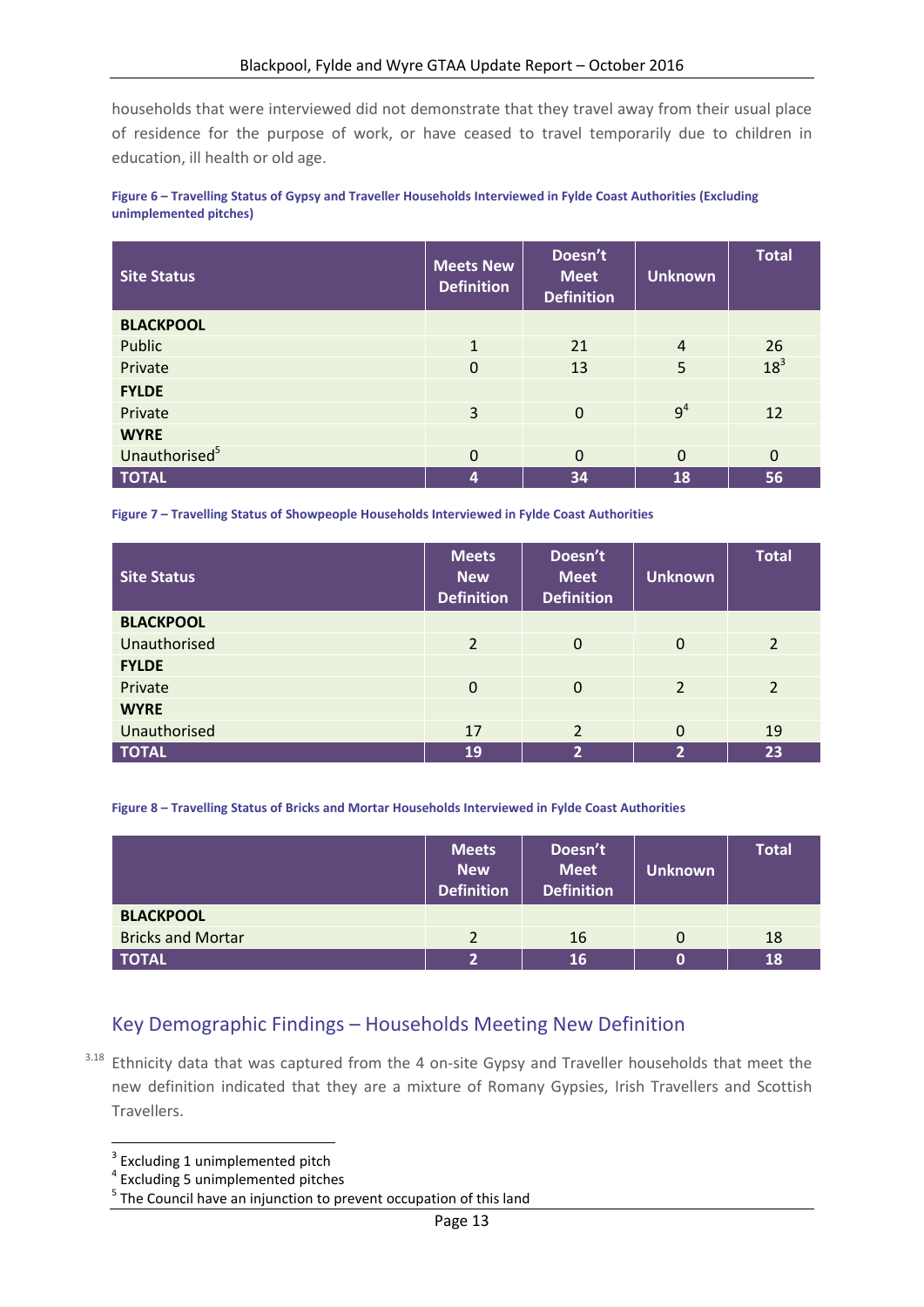- $3.19$  The households that meet the new definition comprised 15 residents 11 adults and 4 children and teenagers aged under 18. This equates to 73% adults and 27% children and teenagers.
- $3.20$  The 19 Travelling Showpeople households that meet the new definition comprised 33 residents 28 adults and 5 children and teenagers. This equates to 85% adults and 15% children and teenagers.
- <sup>3.21</sup> The 2 households living in bricks and mortar who expressed a wish to move to a site and who meet the new definition comprised 11 residents – 8 adults and 3 children and teenagers aged under 18.
- <sup>3.22</sup> Data from the 2011 Census for the 3 local authorities as a whole (the settled community and the Gypsy or Irish Traveller community) has been compared to the demographics recorded in the household interviews. The results from the household interviews shows a higher proportion of those aged under 18 living on sites than for the population as a whole as set out in the Census. As such the demographic data collected from the site interviews will be used to determine the % new household formation rates for this GTAA.

## <span id="page-13-0"></span>Pitch Needs – 'Travelling' Gypsies and Travellers

 $3.23$  Information that was collected during the household interviews allowed each household to be assessed against the new definition of a Traveller. This included information on whether households have ever travelled; why they have stopped travelling; the reasons that they travel; and whether they plan to travel again in the future. Based on the oral responses given to interviewers 4 Gypsy and Traveller households met the new planning definition of a Traveller by demonstrating that they travel for work purposes and stay away from their usual place of residence. In addition the 2 households living in bricks and mortar that meet the new definition would both like to move to a pitch in Blackpool. In summary the 6 households who meet the new definition were found on 1 public site (1 out of 26 households) in Blackpool, on 2 private sites (3 of 12 households) in Fylde, and 2 households living in bricks and mortar in Blackpool.

## Blackpool

- <sup>3.24</sup> The one on-site household in Blackpool that was interviewed and met the new definition indicated that there is no current or future need for additional pitches as a result of concealed households, children in need of a pitch of their own in the next 5 years, or new household formation. The household did indicate that they are seeking to move away from site-based living into bricks and mortar, and therefore a potential supply of 1 pitch has been taken into consideration.
- <sup>3.25</sup> There is a need for 8 additional pitches to meet the needs of the households living in bricks and mortar – this includes the 2 current households, current need from 4 adult children who need a pitch of their own now and need from 2 other adult and older teenage children who will need a pitch of their own in the next 5 years<sup>6</sup>. There is no additional household formation from within these households as the only other children are aged 1 and 2.
- There is potential supply of 2 pitches from the public site due to one household indicating they are planning to move off the site into bricks and mortar, and one household indicating they are planning to move to a site in another local authority. Whilst the household planning to move do not meet the

**<sup>.</sup>**  $^6$  This refers to teenage children currently aged between 13 and 17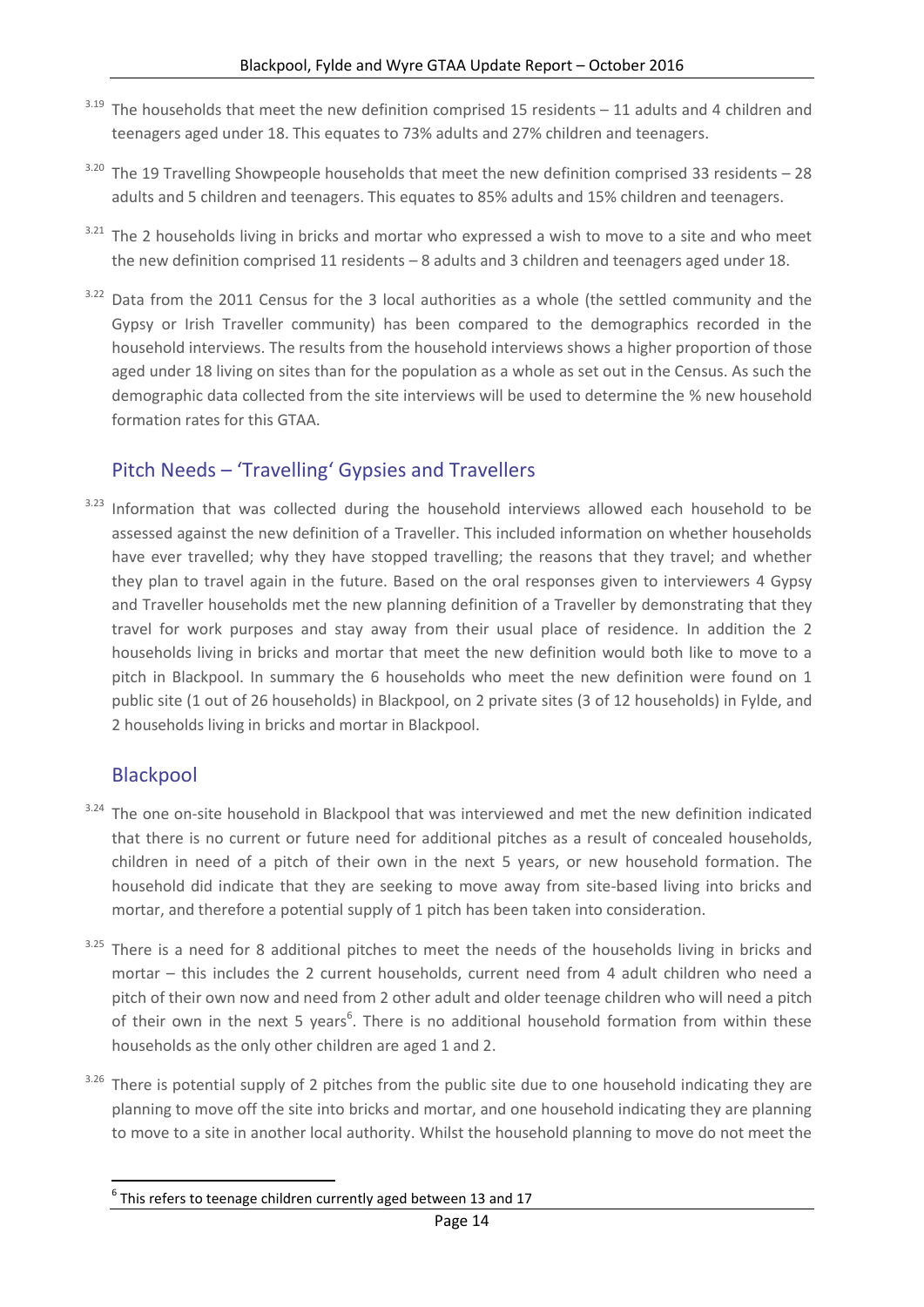new planning definition, the supply has been considered for those households that do meet the new definition.

- <sup>3.27</sup> There is also potential supply from 1 unimplemented pitch at Fishers Lane. Whilst this will also be included in the GTAA it is recommended that the Council closely monitor the development and occupancy of this site and if it is believed that it is a private family pitch and will not be available for general occupation the supply will need to be discounted.
- <sup>3.28</sup> Therefore the overall level of additional need for those households who meet the new definition of a Gypsy or Traveller in Blackpool is for **5 pitches over the 15 year GTAA period**

| <b>Gypsies and Travellers - Meeting New Definition</b>        | <b>Pitches</b> |
|---------------------------------------------------------------|----------------|
| <b>Supply of Pitches</b>                                      |                |
| Additional supply from vacant public and private pitches      | $\Omega$       |
| Additional supply from pitches on new sites                   | 1              |
| Pitches vacated by households moving to bricks and mortar     | 1              |
| Pitches vacated by households moving away from the study area | 1              |
| <b>Total Supply</b>                                           | 3              |
| <b>Current Need</b>                                           |                |
| Households on unauthorised developments                       | $\Omega$       |
| Households on unauthorised encampments                        | $\Omega$       |
| Concealed households/Doubling-up/Over-crowding                | $\Omega$       |
| Movement from bricks and mortar                               | 8              |
| Households on waiting lists for public sites                  | $\Omega$       |
| <b>Total Current Need</b>                                     | 8              |
| <b>Future Need</b>                                            |                |
| 5 year need from older teenage children                       | $\Omega$       |
| Households on sites with temporary planning permission        | $\Omega$       |
| In-migration                                                  | 0              |
| New household formation                                       | $\Omega$       |
| (No new household formation)                                  |                |
| <b>Total Future Needs</b>                                     | $\bf{0}$       |
| Net Pitch Need = (Current and Future Need - Total Supply)     | 5              |

**Figure 10 – Additional need in Blackpool for households that meet the new definition by 5 Year Periods**

|  |  | Total |
|--|--|-------|
|  |  |       |

#### Fylde

3.29 Analysis of the 2 household interviews indicated that there is need for 2 additional pitches as a result of older unmarried adult children in need of a pitch of their own. In addition the household demographics suggest a need 1 additional pitch as a result of new household formation based on the demographics of the children living on the pitches.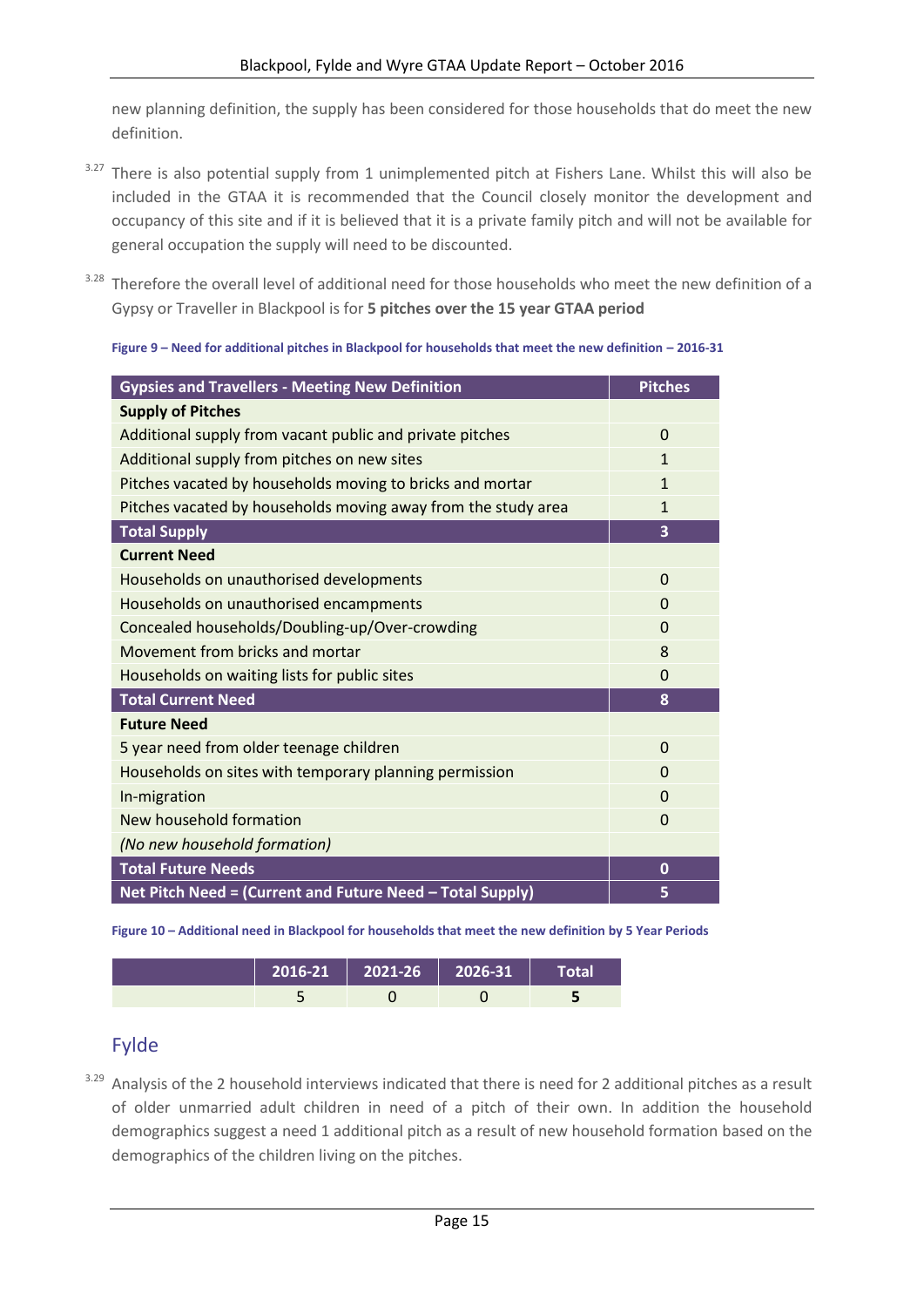- <sup>3.30</sup> There is also potential supply from 2 unimplemented pitches at The Stackyard and 3 unimplemented pitches at the Old Builders Yard. Whilst this will be included in the GTAA it is recommended that the Council closely monitor the development and occupancy of these sites and if it is believed that these are private family pitches and will not be available for general occupation the supply will need to be discounted.
- <sup>3.31</sup> Therefore the overall level of additional need for those households who meet the new definition of a Gypsy or Traveller in Fylde is for **-2 pitches** over the 15 year GTAA period.

| <b>Gypsies and Travellers - Meeting New Definition</b>        | <b>Pitches</b> |
|---------------------------------------------------------------|----------------|
| <b>Supply of Pitches</b>                                      |                |
| Additional supply from vacant public and private pitches      | $\Omega$       |
| Additional supply from pitches on new sites                   | 5              |
| Pitches vacated by households moving to bricks and mortar     | $\Omega$       |
| Pitches vacated by households moving away from the study area | $\Omega$       |
| <b>Total Supply</b>                                           | 5              |
| <b>Current Need</b>                                           |                |
| Households on unauthorised developments                       | $\Omega$       |
| Households on unauthorised encampments                        | $\Omega$       |
| Concealed households/Doubling-up/Over-crowding                | $\overline{2}$ |
| Movement from bricks and mortar                               | $\Omega$       |
| Households on waiting lists for public sites                  | $\Omega$       |
| <b>Total Current Need</b>                                     | $\overline{2}$ |
| <b>Future Need</b>                                            |                |
| 5 year need from older teenage children                       | $\Omega$       |
| Households on sites with temporary planning permission        | $\overline{0}$ |
| In-migration                                                  | $\Omega$       |
| New household formation                                       | $\mathbf{1}$   |
| (Formation based on site demographics)                        |                |
| <b>Total Future Needs</b>                                     | 1              |
| Net Pitch Need = (Current and Future Need - Total Supply)     | $-2$           |

#### **Figure 11 – Need for additional pitches in Fylde for households that meet the new definition – 2016-31**

**Figure 12 – Additional need in Fylde for households that meet the new definition by 5 Year Periods**

|                          | $2016-21$   2021-26   2026-31 | Total |
|--------------------------|-------------------------------|-------|
| $\overline{\phantom{0}}$ | -                             |       |

#### Wyre

<sup>3.32</sup> No interviews were completed with on-site Gypsies or Travellers living in Wyre as there are no occupied sites in the borough.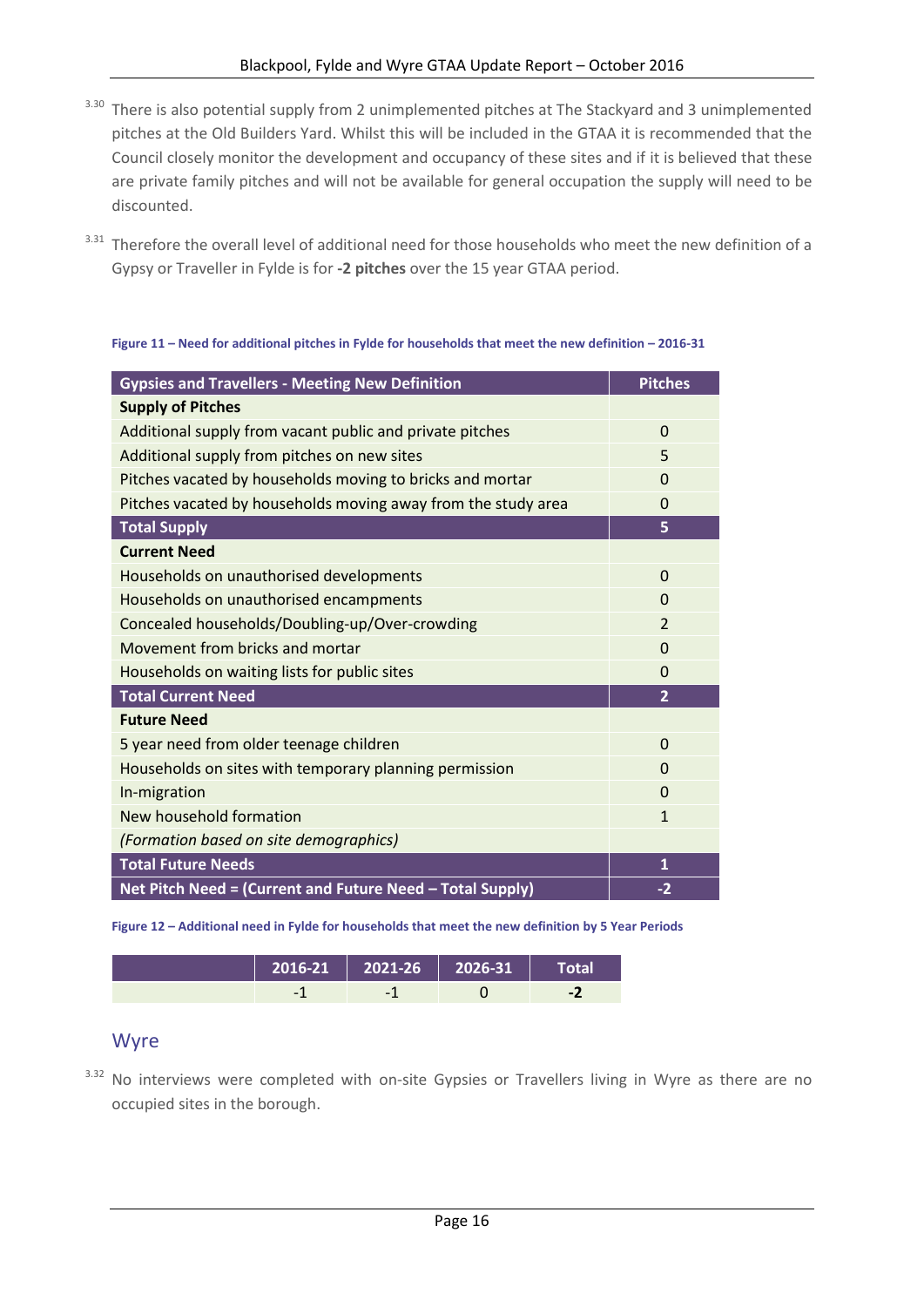#### <span id="page-16-0"></span>Summary of need for 'Travelling' Gypsies and Travellers

| <b>Local Authority</b> | 2016-21 | 2021-26 | 2026-31 | <b>Total</b> |
|------------------------|---------|---------|---------|--------------|
| Blackpool              |         |         |         |              |
| Fylde                  | -1      | -1      |         | $-2$         |
| Wyre                   |         |         |         |              |
| <b>TOTAL</b>           | 4       | $-1$    |         |              |

#### **Figure 13 – Additional Need for 'Travelling' Households 2016-31**

#### <span id="page-16-1"></span>Pitch Needs – 'Unknown' Gypsies and Travellers

- <sup>3.33</sup> It was not possible to determine the travelling status of a total of 9 households in Blackpool and 9 households in Fylde. In Blackpool there were 4 households not present during the fieldwork period and 5 households that refused to be interviewed. In Fylde there were 9 households that were not present during the fieldwork period.
- 3.34 The needs of these households still need to be considered as part of the assessment of need as, based on the fieldwork, they are believed to be occupied by Gypsies and Travellers and **may** meet the new definition as defined in PPTS. This opinion has been arrived at through analysis of the findings from the previous GTAA, discussions with other residents on the sites, and discussions with the officers from the local authorities.
- <sup>3.35</sup> Based on national evidence from over 1,500 household interviews that have been completed by ORS with Gypsies and Travellers since the changes to PPTS in 2015 it has been assumed that only 10% of the unknown households will subsequently meet the new definition.
- <sup>3.36</sup> In Blackpool should further information be made available to the Council that will allow for the new definition to be applied to the 'unknown' households, the overall level of need could rise by up to 2 additional pitches from new household formation (this uses a base of the 9 households and a net growth rate of 1.50%<sup>7</sup>). However, as an illustration, if the national average of 10% were to be applied this could be as few as no additional pitches. Tables setting out the components of need for unknown households can be found in **Appendix B**.
- <sup>3.37</sup> In Fylde should further information be made available to the Council that will allow for the new definition to be applied to the 'unknown' households, the overall level of need could rise by up to 2 additional pitches from new household formation (this uses a base of the 9 households and a net growth rate of 1.50%<sup>2</sup>). However, as an illustration, if the national average of 10% were to be applied this could be as few as no additional pitches. Tables setting out the components of need for unknown households can be found in **Appendix B**.

## <span id="page-16-2"></span>Pitch Needs – 'Non-Travelling' Gypsies and Travellers

 $\overline{\phantom{a}}$ 

<sup>3.38</sup> Tables setting out the pitch needs for 'non-Travelling' Gypsies and Travellers can be found in **Appendix C**.

 $^7$  The ORS Technical Note on Population and Household Growth has identified a national growth rate of 1.50% for Gypsies and Travellers which has been applied in the absence of further demographic information about these households.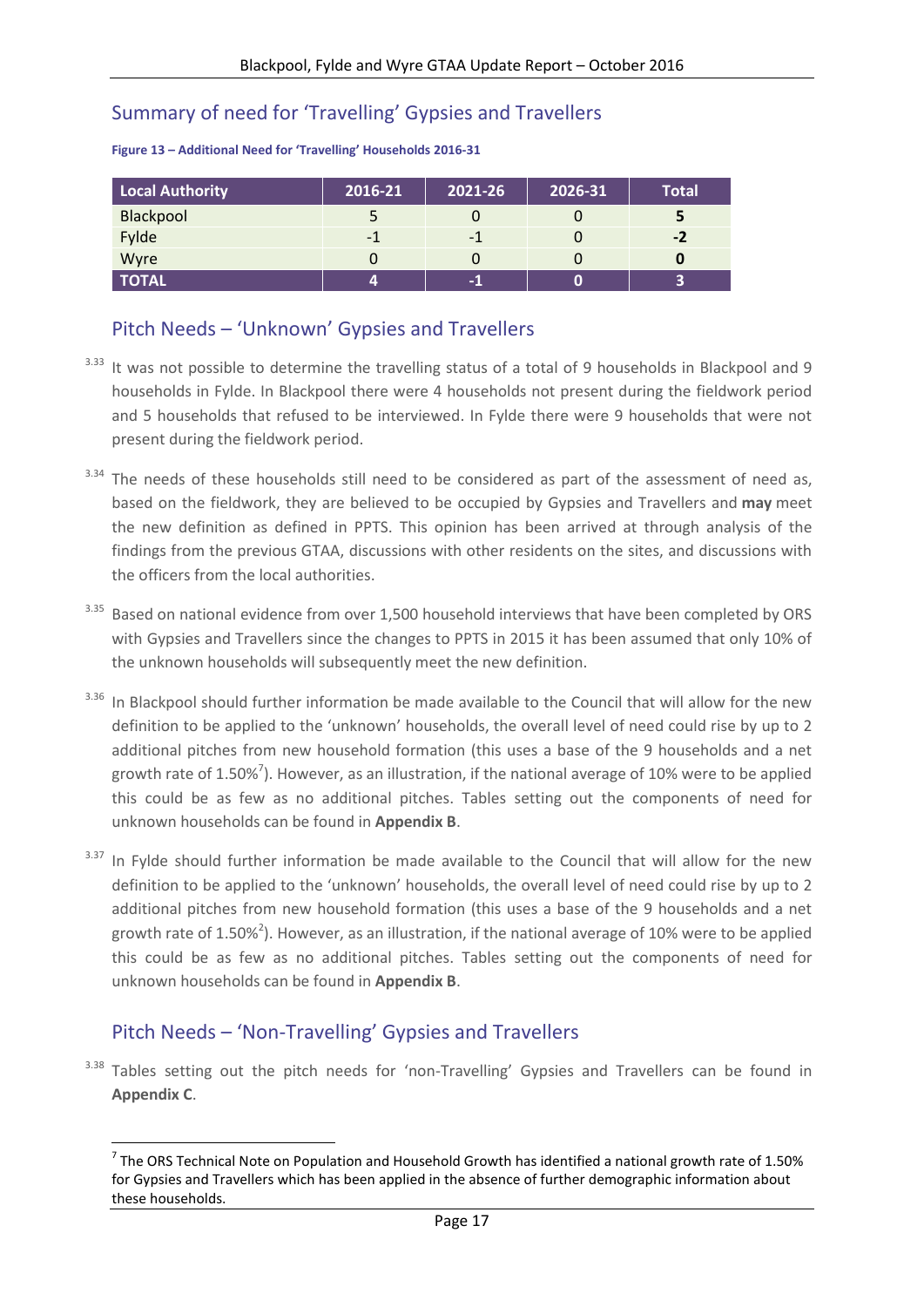#### <span id="page-17-0"></span>Waiting Lists

3.39 There is 1 public site in Blackpool. Blackpool Council through Blackpool Coastal Housing contacted all the households on the waiting list (and followed up with a reminder) with a view to identifying any who wished to be interviewed for the study. A total of three responses were received, all of whom were living in bricks and mortar in Blackpool and have been considered as components of need alongside the other bricks and mortar interviews.

#### <span id="page-17-1"></span>Plot Needs – 'Travelling' Showpeople

 $3.40$  The assessment identified a total of 4 Travelling Showpeople yards  $-$  2 in Blackpool, 1 in Fylde and 1 in Wyre. Interviews were completed with a total of 21 households – 2 in Blackpool and 19 in Wyre. When compared against the new definition a total of 19 households meet the definition (2 in Blackpool and 17 in Wyre), 2 households in Wyre do not meet the definition and it was not possible to determine the status of the 2 households in Fylde as it was not possible to conduct interviews with the residents as they were not present during the fieldwork period.

#### Blackpool

3.41 Analysis of the 2 household interviews in Blackpool who meet the new definition indicated that there is a need for **5 additional plots** over the 15 year GTAA period. This is made up of 2 adult children in need of a plot of their own, 2 from the unauthorised plots and 1 from new household formation based on the demographics of the residents. This is an increase of 3 from the previous GTAA due to a change in circumstances concerning the children living on one of the yards.

#### **Figure 14 – Need for additional pitches in Blackpool for Travelling Showpeople that meet the new definition – 2016-31**

| <b>Travelling Showpeople - Meeting New Definition</b>         | <b>Pitches</b> |
|---------------------------------------------------------------|----------------|
| <b>Supply of Pitches</b>                                      |                |
| Additional supply from vacant public and private pitches      | $\Omega$       |
| Additional supply from pitches on new sites                   | $\Omega$       |
| Pitches vacated by households moving to bricks and mortar     | 0              |
| Pitches vacated by households moving away from the study area | 0              |
| <b>Total Supply</b>                                           | $\mathbf 0$    |
| <b>Current Need</b>                                           |                |
| Households on unauthorised developments                       | $\overline{2}$ |
| Households on unauthorised encampments                        | $\Omega$       |
| Concealed households/Doubling-up/Over-crowding                | $\overline{2}$ |
| Movement from bricks and mortar                               | $\Omega$       |
| Households on waiting lists for public sites                  | $\Omega$       |
| <b>Total Current Need</b>                                     | 4              |
| <b>Future Need</b>                                            |                |
| 5 year need from older teenage children                       | $\Omega$       |
| Households on sites with temporary planning permission        | 0              |
| In-migration                                                  | $\Omega$       |
| New household formation                                       | 1              |
| (Formation based on site demographics)                        |                |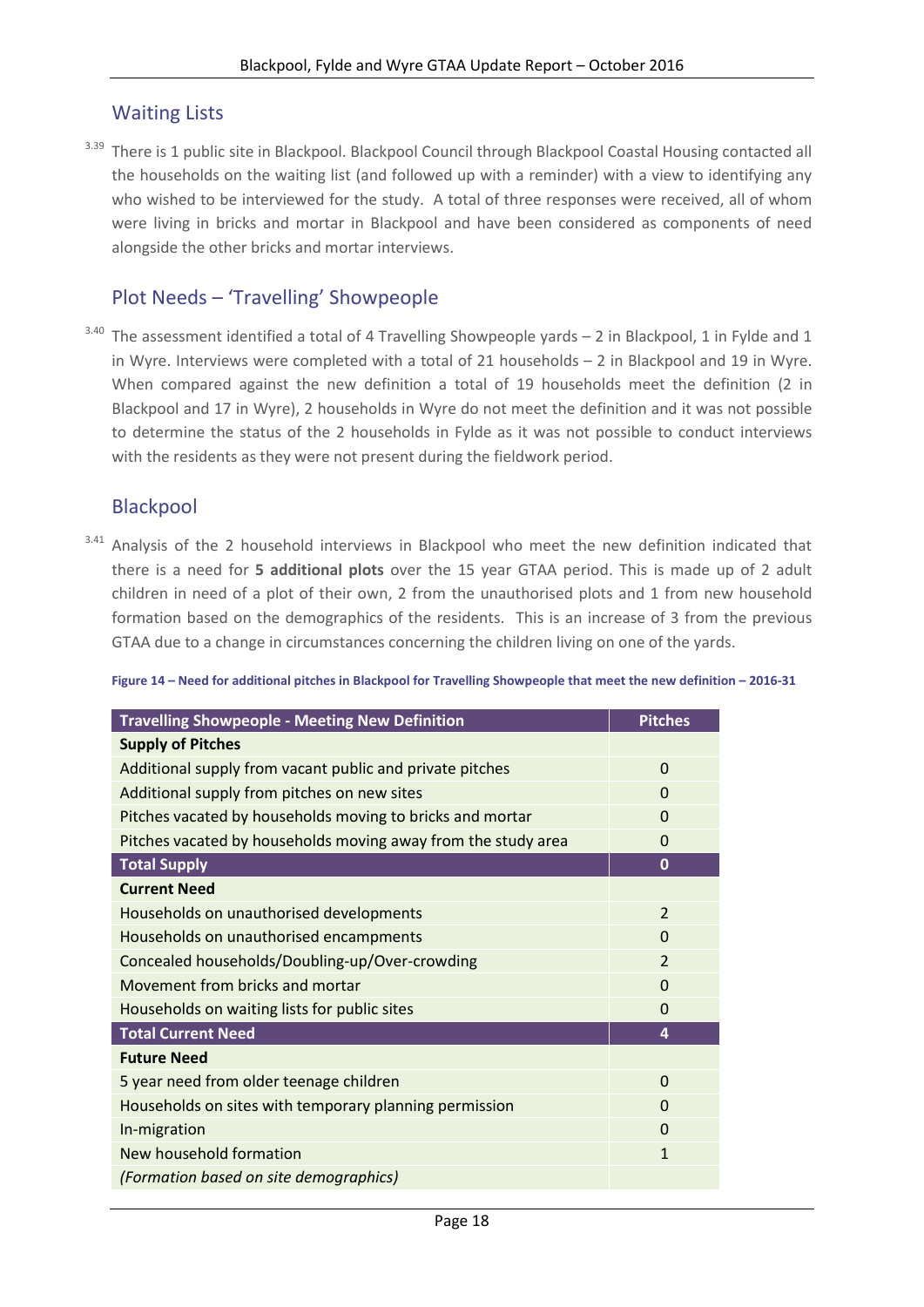

**Figure 15 – Additional need in Blackpool for Travelling Showpeople that meet the new definition by 5 Year Periods**

| $2016-21$   2021-26   2026-31 | Total |
|-------------------------------|-------|
|                               |       |

#### Fylde

<sup>3.42</sup> No households were interviewed in Fylde so it was not possible to determine whether they meet the new definition.

#### Wyre

- <sup>3.43</sup> There is one large Showpersons yard in Wyre called Utopia which is unauthorised by virtue of a lapsed planning permission. A combination of formal and informal interviews were completed with households living at the yard, both face-to-face and by telephone. This resulted in a total of 19 households being identified – 17 that meet the new definition and 2 that do not meet the new definition.
- <sup>3.44</sup> Analysis of the need from the 17 households who meet the new definition indicates that there is a need for **19 additional plots** over the 15 year GTAA period. This is made up of the 17 unauthorised plots and an additional 2 between 2016 and 2031 from new household formation based on the demographics of the residents (there are 4 children aged under 10 living in households that meet the new definition and, based on evidence from other GTAA studies that ORS have undertaken, 50% of these would be expected to form a new household by 2031 and wish to remain living in the local area).
- $3.45$  During the course of the interviews with households living at Utopia it was suggested that the residents are seeking to have their needs met through identifying land to develop 2 new yards in the local area.

**Figure 16 – Need for additional pitches in Wyre for Travelling Showpeople that meet the new definition – 2016-31**

| <b>Travelling Showpeople - Meeting New Definition</b>       | <b>Plots</b> |
|-------------------------------------------------------------|--------------|
| <b>Supply of Plots</b>                                      |              |
| Additional supply from vacant public and private plots      | $\Omega$     |
| Additional supply from plots on new yards                   | $\Omega$     |
| Plots vacated by households moving to bricks and mortar     | $\Omega$     |
| Plots vacated by households moving away from the study area | 0            |
| <b>Total Supply</b>                                         | 0            |
| <b>Current Need</b>                                         |              |
| Households on unauthorised developments                     | 17           |
| Households on unauthorised encampments                      | $\Omega$     |
| Concealed households/Doubling-up/Over-crowding              | $\Omega$     |
| Movement from bricks and mortar                             | $\Omega$     |
| Households on waiting lists for public yards                | 0            |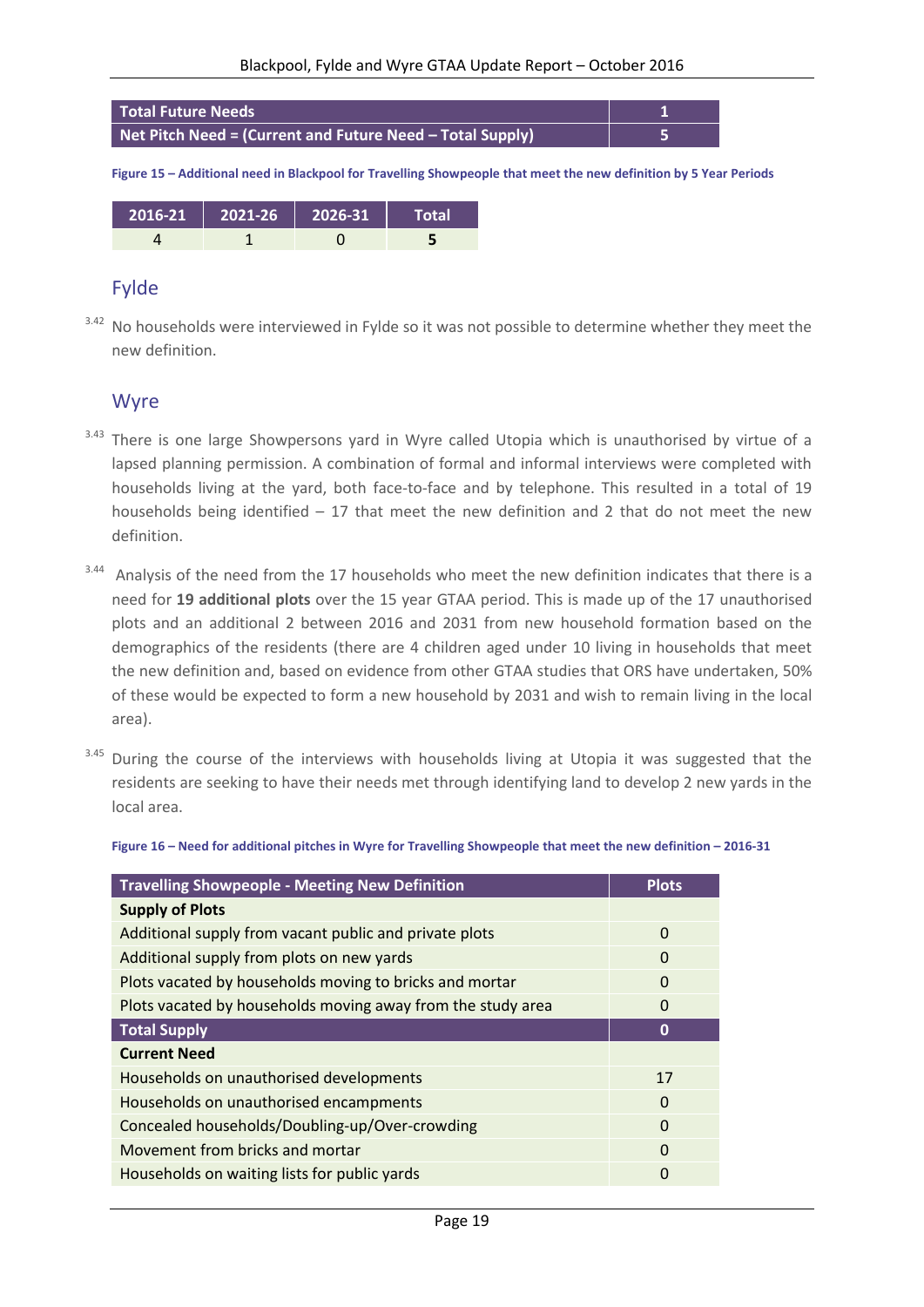| <b>Total Current Need</b>                                | 17            |
|----------------------------------------------------------|---------------|
| <b>Future Need</b>                                       |               |
| 5 year need from older teenage children                  | 0             |
| Households on yards with temporary planning permission   | 0             |
| In-migration                                             | $\Omega$      |
| New household formation                                  | $\mathcal{P}$ |
| (Formation based on site demographics)                   |               |
| <b>Total Future Needs</b>                                | $\mathbf{2}$  |
| Net Plot Need = (Current and Future Need – Total Supply) | 19            |

**Figure 17 – Additional need in Wyre for Travelling Showpeople that meet the new definition by 5 Year Periods**

| $2016-21$ 2021-26 2026-31 | Total |
|---------------------------|-------|
|                           | 19    |

#### <span id="page-19-0"></span>Summary of need for 'Travelling' Showpeople

| Figure 18 - Additional Need for 'Travelling' Showpeople Households |  |
|--------------------------------------------------------------------|--|
|--------------------------------------------------------------------|--|

| Local Authority | 2016-21 | 2021-26 | 2026-31 | <b>Total</b> |
|-----------------|---------|---------|---------|--------------|
| Blackpool       |         |         |         |              |
| Fylde           |         |         |         |              |
| Wyre            | 17      |         |         | <b>19</b>    |
| <b>TOTAL</b>    | 21      |         |         | 24           |

#### <span id="page-19-1"></span>Plot Needs – 'Unknown' Showpeople

<sup>3.46</sup> There is no additional need arising from 'unknown' Travelling Showpeople. There are no 'unknown' households in Blackpool or Wyre, and only 2 plots on a small private yard in Fylde where it was not possible to conduct interviews. Applying the national formation rate for Travelling Showpeople of 1.00% gives no addition plots to form.

## <span id="page-19-2"></span>Plot Needs – 'Non-Travelling' Showpeople

3.47 These can be found in **Appendix C**.

## <span id="page-19-3"></span>Transit Sites / Temporary Stopping Places

- <sup>3.48</sup> There are 3 public transit pitches at the public site in Blackpool that meet the needs of transient Gypsy and Traveller households. There is no other transit provision in Blackpool, Fylde or Wyre.
- <sup>3.49</sup> The previous GTAA concluded that evidence from the caravan count and from Lancashire County Council indicated that there were a significant number of encampments each year in Lancashire which a transit site may help to address. It also considered that whilst households visiting Wyre and Fylde do need access to a transit site, this would not necessarily have to be located in these authorities, and that therefore Lancashire County Council should consider providing at least 1 transit site.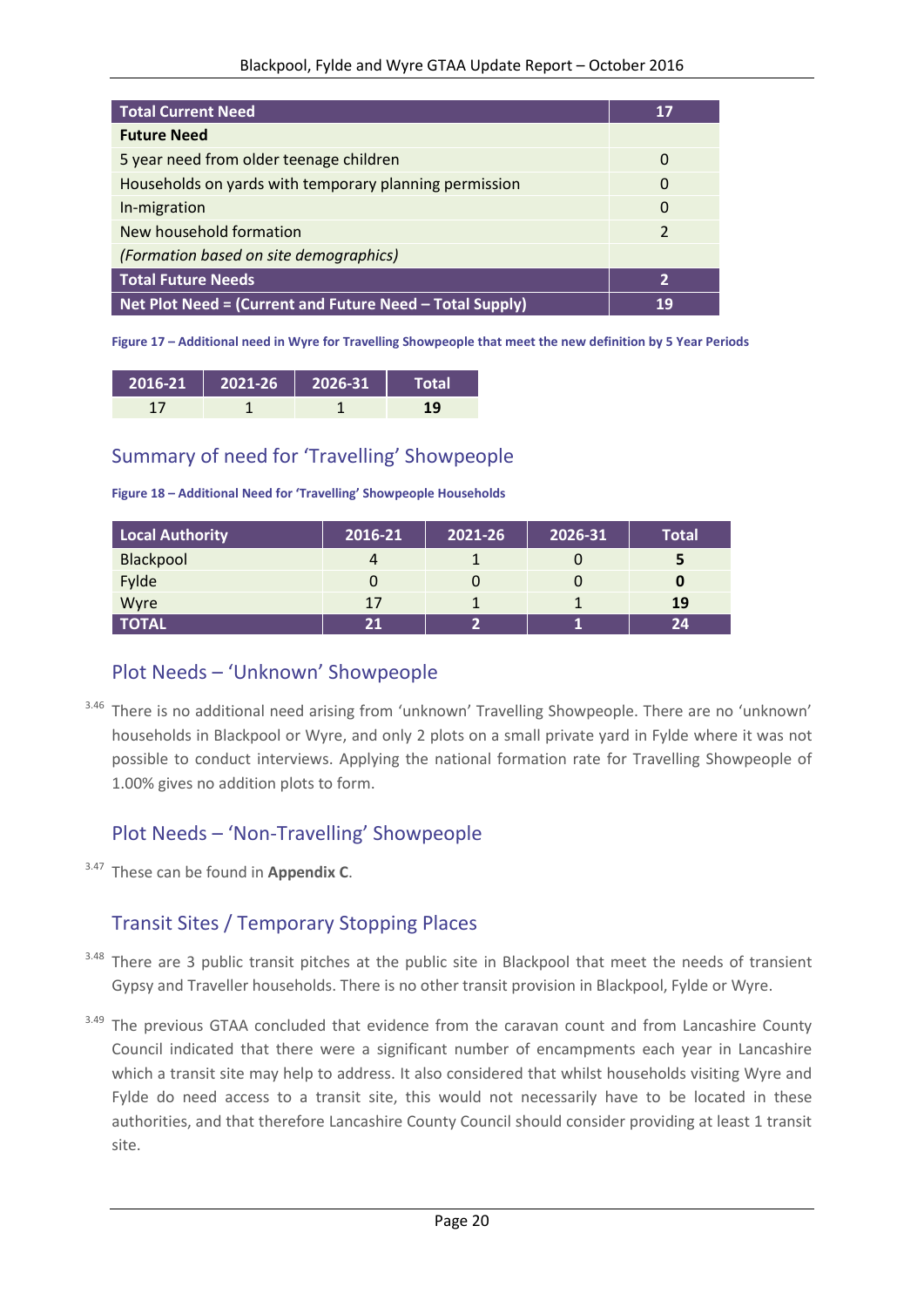- $3.50$  It is therefore recommended that in the absence of a new site provided by Lancashire County Council, the Councils should continue to monitor the number of unauthorised encampments and consider the use of short-term toleration or Negotiated Stopping Arrangements to deal with shortterm transient stops.
- <sup>3.51</sup> There is also the possibility that changes to PPTS could result in increased levels of travelling but it is not recommended that there is a need for the Councils to consider any additional transit provision at this time and that again the situation should be closely monitored.
- <sup>3.52</sup> Discussions with the showpeople at Garstang in Wyre also suggests there is a need for transit provision for Showpeople within the area, ideally close to main routes such as the A6.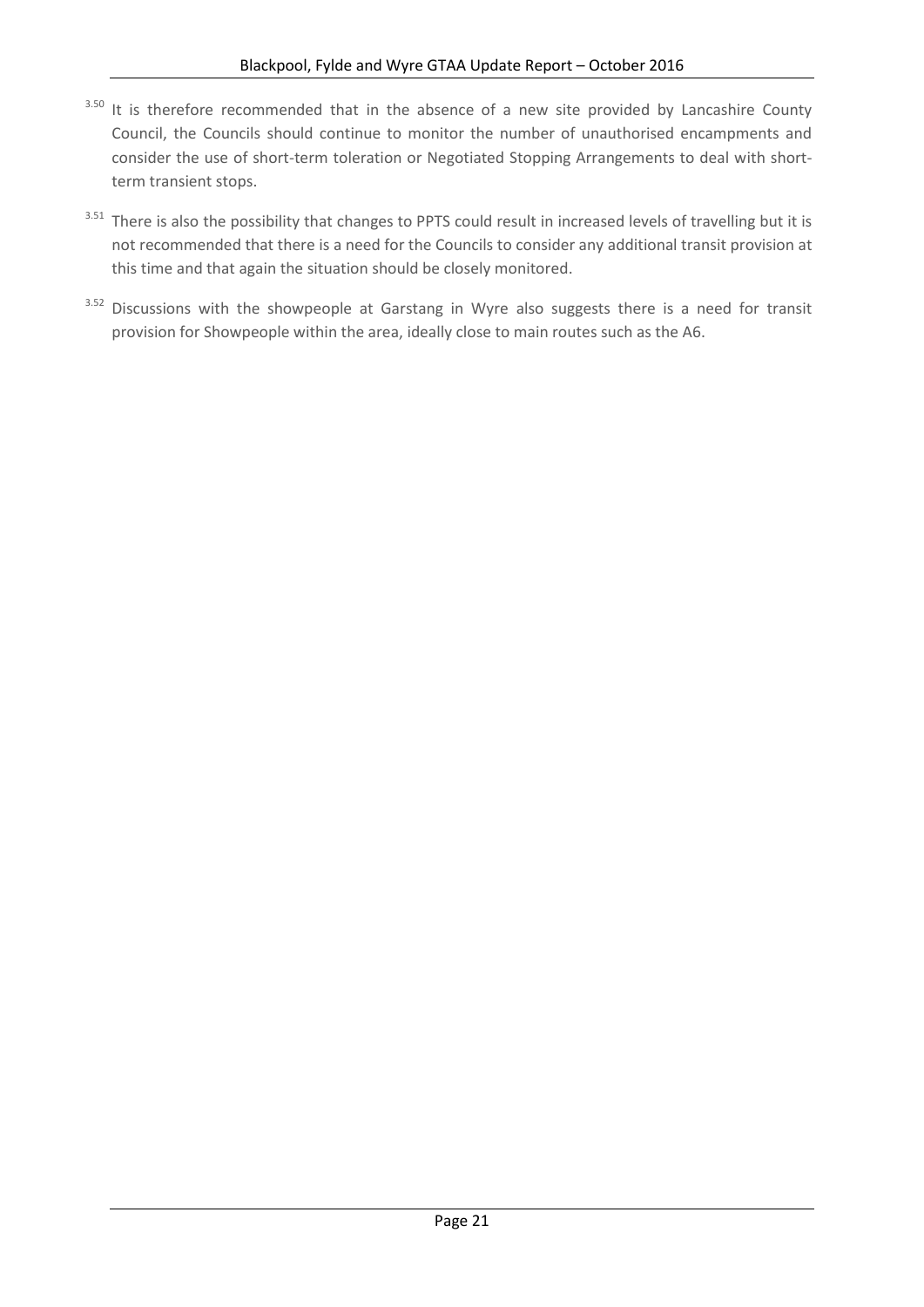## <span id="page-21-0"></span>Appendix A – Site Record Form

|           |                                                                                                                                                                                                                                                                                             |                            | <b>GTAA Questionnaire 2016</b>     |                          |  |  |
|-----------|---------------------------------------------------------------------------------------------------------------------------------------------------------------------------------------------------------------------------------------------------------------------------------------------|----------------------------|------------------------------------|--------------------------|--|--|
|           | INTERVIEWER: Good Morning/afternoon/evening. My name is <<br>Services, working on behalf of Blackpool/Fylde/Wyre Council.                                                                                                                                                                   |                            |                                    | > from Opinion Research  |  |  |
|           | The Council are undertaking a study of Gypsy, Traveller and Travelling Showpeople accommodation needs<br>assessment in this area. This is needed to make sure that accommodation needs are properly assessed<br>and to get a better understanding of the needs of the Travelling Community. |                            |                                    |                          |  |  |
|           | The Council need to try and speak with every Gypsy, Traveller and Travelling Showpeople household in the<br>area to make sure that the assessment of need is accurate.                                                                                                                      |                            |                                    |                          |  |  |
|           | Your household will not be identified and all the information collected will be anonymous and will only be<br>used to help understand the needs of Gypsy, Traveller and Travelling Showpeople households.                                                                                   |                            |                                    |                          |  |  |
|           | You do not have to answer all the questions but the more information you can provide the better the survey<br>will be. The survey will take around 10-15 minutes to complete.                                                                                                               |                            |                                    |                          |  |  |
|           | For each question, put a cross in the appropriate box like this $\,\mathbb{X}\,$ . Mark only one box for each question<br>unless otherwise instructed. If you mark the wrong box, fill in the box $\blacksquare$ and cross $\boxtimes$ the correct one.                                     |                            |                                    |                          |  |  |
| A         |                                                                                                                                                                                                                                                                                             | <b>General Information</b> |                                    |                          |  |  |
| А1        | Name of planning authority:<br>INTERVIEWER please write in                                                                                                                                                                                                                                  |                            |                                    |                          |  |  |
| А2        | Date/time of site visit(s):<br><b>INTERVIEWER</b> please write in                                                                                                                                                                                                                           |                            | <b>DD/MM/YY</b><br>TIME            |                          |  |  |
| Α3        | Name of interviewer:<br><b>INTERVIEWER</b> please write in                                                                                                                                                                                                                                  |                            |                                    |                          |  |  |
| А4        | Address and plot/pitch<br>number: INTERVIEWER please<br>write in                                                                                                                                                                                                                            |                            |                                    |                          |  |  |
| A5.       | Type of accommodation:<br><b>INTERVIEWER please cross one box only</b><br>Council                                                                                                                                                                                                           | Private                    | Unauthorised                       | <b>Bricks and Mortar</b> |  |  |
|           | Name of Family:                                                                                                                                                                                                                                                                             |                            |                                    |                          |  |  |
| A6<br>A7. | <b>INTERVIEWER</b> please write in<br><b>Ethnicity of Family:</b><br><b>INTERVIEWER</b> please cross one box only                                                                                                                                                                           |                            |                                    |                          |  |  |
|           | Romany Gypsy                                                                                                                                                                                                                                                                                | <b>Irish Traveller</b>     | Scots Gypsy or<br><b>Traveller</b> | <b>Show Person</b>       |  |  |
|           |                                                                                                                                                                                                                                                                                             |                            |                                    |                          |  |  |
|           | <b>New Traveller</b>                                                                                                                                                                                                                                                                        | <b>English Traveller</b>   | <b>Welsh Gypsy</b>                 | Non-Traveller            |  |  |
|           |                                                                                                                                                                                                                                                                                             |                            |                                    |                          |  |  |
| Α8        | Number of units on the plot/pitch:<br><b>INTERVIEWER</b> please write in                                                                                                                                                                                                                    | Other (please specify)     |                                    |                          |  |  |
|           | Mobile homes                                                                                                                                                                                                                                                                                | <b>Touring Caravans</b>    | Day Rooms                          | Other (please specify)   |  |  |
|           |                                                                                                                                                                                                                                                                                             |                            |                                    |                          |  |  |
|           |                                                                                                                                                                                                                                                                                             |                            |                                    |                          |  |  |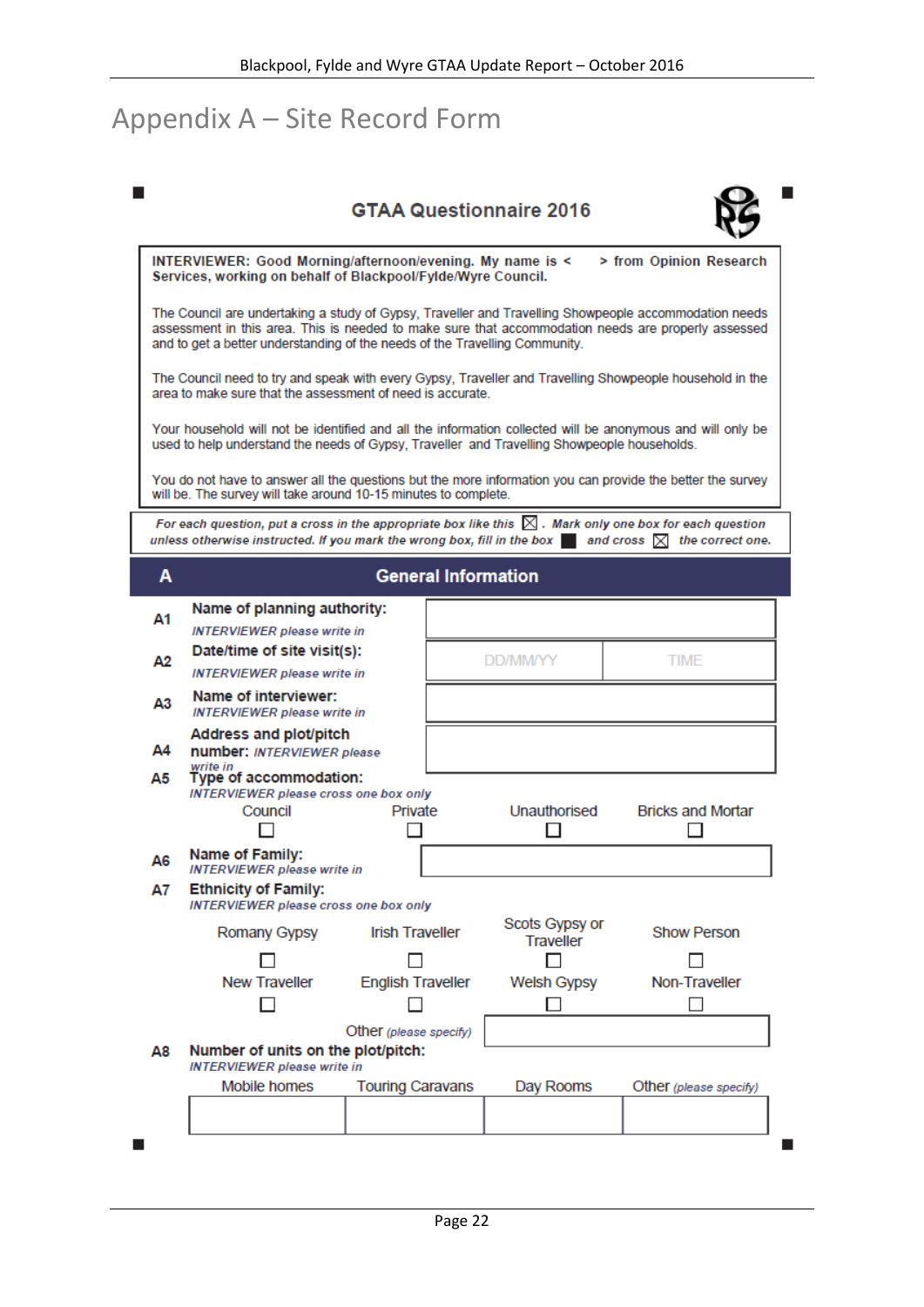|                | Years                                                                                                                                                                        |     | <b>Months</b>       |     |                            |                      |                    | If you have moved in the past 5 years,<br>where did you move from?               |          |     |  |  |  |  |  |  |
|----------------|------------------------------------------------------------------------------------------------------------------------------------------------------------------------------|-----|---------------------|-----|----------------------------|----------------------|--------------------|----------------------------------------------------------------------------------|----------|-----|--|--|--|--|--|--|
|                | A10 Did you live here out of your own choice or because there was no other option? If                                                                                        |     |                     |     |                            |                      |                    |                                                                                  |          |     |  |  |  |  |  |  |
|                | there was no other option, why? INTERVIEWER: Please cross one box only                                                                                                       |     |                     |     |                            |                      |                    |                                                                                  |          |     |  |  |  |  |  |  |
|                | Choice                                                                                                                                                                       |     | No option           |     |                            |                      | If no option, why? |                                                                                  |          |     |  |  |  |  |  |  |
|                |                                                                                                                                                                              |     |                     |     |                            |                      |                    |                                                                                  |          |     |  |  |  |  |  |  |
|                | A11 Is this site suitable for your household? If so why and if not why not?                                                                                                  |     |                     |     |                            |                      |                    |                                                                                  |          |     |  |  |  |  |  |  |
|                | (For example close to schools, work, healthcare, family and friends etc.)                                                                                                    |     |                     |     |                            |                      |                    |                                                                                  |          |     |  |  |  |  |  |  |
|                | <b>INTERVIEWER: Please cross one box only</b><br>Yes                                                                                                                         |     | No                  |     |                            |                      |                    |                                                                                  |          |     |  |  |  |  |  |  |
|                |                                                                                                                                                                              |     | LΙ                  |     |                            |                      |                    | Reasons (please specify)                                                         |          |     |  |  |  |  |  |  |
|                | A12 How many separate families or unmarried adults live on this plot/pitch?                                                                                                  |     |                     |     |                            |                      |                    |                                                                                  |          |     |  |  |  |  |  |  |
|                | <b>INTERVIEWER: Please cross one box only</b>                                                                                                                                |     |                     |     |                            |                      |                    |                                                                                  |          |     |  |  |  |  |  |  |
|                |                                                                                                                                                                              | 2   | 3                   |     | 5                          | 6                    |                    | 8                                                                                | 9        | 10  |  |  |  |  |  |  |
|                |                                                                                                                                                                              | □   | $\Box$              |     | П                          | П                    |                    | - 1                                                                              | П        | П   |  |  |  |  |  |  |
| в              |                                                                                                                                                                              |     |                     |     | <b>Demographics</b>        |                      |                    |                                                                                  |          |     |  |  |  |  |  |  |
|                |                                                                                                                                                                              |     |                     |     |                            |                      |                    |                                                                                  |          |     |  |  |  |  |  |  |
| <b>B1</b>      | Demographics - Household 1 INTERVIEWER: Please write-in<br>Person 1                                                                                                          |     | Person <sub>2</sub> |     |                            |                      |                    |                                                                                  |          |     |  |  |  |  |  |  |
|                | <b>Sex</b>                                                                                                                                                                   |     | <b>Sex</b>          |     | <b>Sex</b>                 | Person 3             |                    |                                                                                  |          |     |  |  |  |  |  |  |
|                |                                                                                                                                                                              | Age |                     | Age |                            | Aae                  |                    |                                                                                  |          |     |  |  |  |  |  |  |
|                | Person 4                                                                                                                                                                     |     | Person 5            |     |                            |                      |                    | Complete additional forms for each household on plot/pitch INTERVIEWER: Write in |          |     |  |  |  |  |  |  |
|                |                                                                                                                                                                              |     |                     |     |                            |                      |                    |                                                                                  |          |     |  |  |  |  |  |  |
|                |                                                                                                                                                                              |     |                     |     |                            | Person 6             |                    | Person 7                                                                         | Person 8 |     |  |  |  |  |  |  |
|                | <b>Sex</b>                                                                                                                                                                   | Age | <b>Sex</b>          | Age | <b>Sex</b>                 | Age                  | Sex                | Age                                                                              | Sex      | Age |  |  |  |  |  |  |
| c              |                                                                                                                                                                              |     |                     |     | <b>Accommodation Needs</b> |                      |                    |                                                                                  |          |     |  |  |  |  |  |  |
| C <sub>1</sub> | How many families or unmarried adults living on this pitch are in need of a plot/pitch                                                                                       |     |                     |     |                            |                      |                    |                                                                                  |          |     |  |  |  |  |  |  |
|                | of their own in the next 5 years? INTERVIEWER: Please cross one box only                                                                                                     |     |                     |     |                            |                      |                    |                                                                                  |          |     |  |  |  |  |  |  |
|                | 1                                                                                                                                                                            | 2   | 3                   | 4   | 5.                         | 6                    | 7                  | 8                                                                                | 9        | 10  |  |  |  |  |  |  |
|                |                                                                                                                                                                              |     |                     |     |                            |                      |                    |                                                                                  |          |     |  |  |  |  |  |  |
|                |                                                                                                                                                                              |     |                     |     |                            | Other Please specify |                    |                                                                                  |          |     |  |  |  |  |  |  |
|                | How many of your children will need a home of their own in the next 5 years as a<br>result of getting married or leaving home? If they live here now, will they want to stay |     |                     |     |                            |                      |                    |                                                                                  |          |     |  |  |  |  |  |  |
|                | on this site? If not, where would they wish to move? (e.g. other site, in bricks and                                                                                         |     |                     |     |                            |                      |                    |                                                                                  |          |     |  |  |  |  |  |  |
| C <sub>2</sub> | mortar etc.) If they do not live on this site, would they want to move on this site or                                                                                       |     |                     |     |                            |                      |                    |                                                                                  |          |     |  |  |  |  |  |  |
|                | another local site if they could get a plot/pitch? INTERVIEWER: Please cross one box only                                                                                    |     |                     |     | 5                          |                      | 7                  |                                                                                  |          |     |  |  |  |  |  |  |
|                | 1                                                                                                                                                                            |     | з                   |     |                            |                      |                    | 8                                                                                | 9        | 10  |  |  |  |  |  |  |
|                |                                                                                                                                                                              |     |                     |     |                            |                      |                    |                                                                                  |          |     |  |  |  |  |  |  |
|                |                                                                                                                                                                              |     |                     |     |                            | Other Please specify |                    |                                                                                  |          |     |  |  |  |  |  |  |
|                |                                                                                                                                                                              |     |                     |     |                            |                      |                    |                                                                                  |          |     |  |  |  |  |  |  |
|                |                                                                                                                                                                              |     |                     |     |                            |                      |                    |                                                                                  |          |     |  |  |  |  |  |  |
|                |                                                                                                                                                                              |     |                     |     |                            |                      |                    |                                                                                  |          |     |  |  |  |  |  |  |
|                |                                                                                                                                                                              |     |                     |     | Details (Please specify)   |                      |                    |                                                                                  |          |     |  |  |  |  |  |  |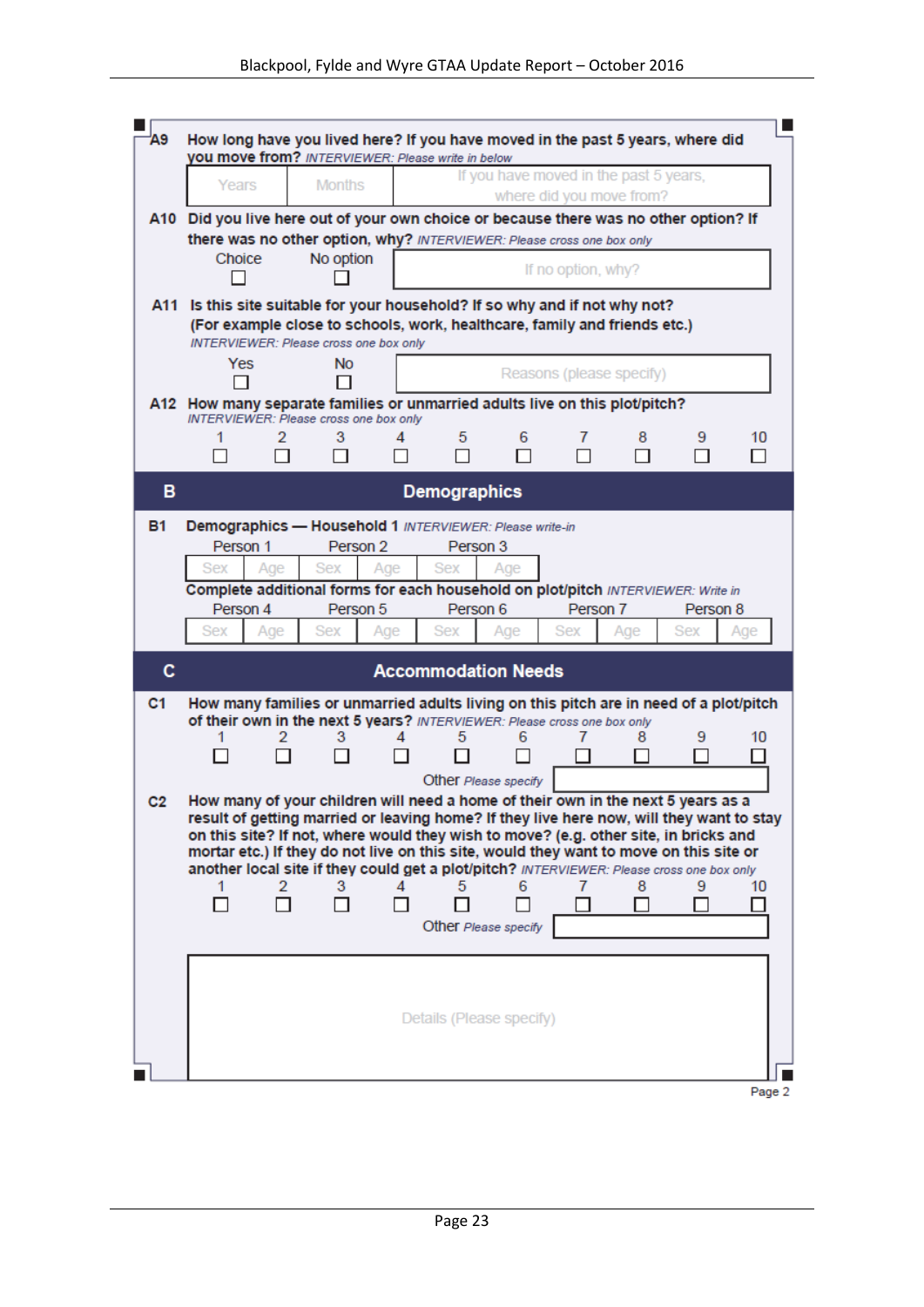| D              | <b>Waiting List</b>                                                                                                                                     |
|----------------|---------------------------------------------------------------------------------------------------------------------------------------------------------|
| D <sub>1</sub> | Is anyone living here on the waiting list for a plot/pitch in this area?                                                                                |
|                | <b>INTERVIEWER: Please cross one box only</b>                                                                                                           |
|                | Continue to D <sub>2</sub><br>Yes<br><b>No</b><br>$\bullet$ Go to D4                                                                                    |
| D <sub>2</sub> | How many people living here are on the waiting list for a plot/pitch in this area?                                                                      |
|                | <b>INTERVIEWER: Please cross one box only</b><br>3<br>5<br>6<br>9<br>2<br>7<br>8<br>10<br>4                                                             |
|                | Other (Please specify)                                                                                                                                  |
|                | Details (Please specify)                                                                                                                                |
|                |                                                                                                                                                         |
| D <sub>3</sub> | How long have they been on the waiting list? INTERVIEWER: Please cross one box only<br>0-3 months<br>3-6 months<br>6-12 months<br>1-2 years<br>2+ years |
|                |                                                                                                                                                         |
|                | Other (Please specify)                                                                                                                                  |
|                | Details (Please specify)                                                                                                                                |
| D <sub>4</sub> | If they are not on the waiting list, do any of the people living here want to be on the                                                                 |
|                | waiting list?                                                                                                                                           |
|                | <b>INTERVIEWER: Please cross one box only</b><br>2<br>3<br>5<br>6<br>10<br>4<br>7<br>8<br>9                                                             |
|                | п<br><b>No</b><br>Other (Please specify)                                                                                                                |
|                | Details (Please specify)                                                                                                                                |
|                |                                                                                                                                                         |
| E              | <b>Future Accommodation Needs</b>                                                                                                                       |
| E1             | Do you plan to move from this site in the next 5 years? If so, why?<br><b>INTERVIEWER: Please cross one box only</b>                                    |
|                | If yes $\longrightarrow$ Continue to E2<br>Yes II<br>If so, why? (please specify)<br>No.<br>If no $\longrightarrow$ Go to F1<br>$\perp$                 |
| E2             | Where would you move to? INTERVIEWER: Please cross one box only                                                                                         |
|                | <b>Bricks and</b><br>Another site in this A site in another Bricks and mortar<br>Other<br>mortar in                                                     |
|                | area<br>in this area<br>council<br>(Please specify)<br>another council                                                                                  |
|                |                                                                                                                                                         |
| E3             | Please specify<br>If you want to move would you prefer to buy a private plot/pitch or site, or rent a                                                   |
|                | pitch on a public or private site? INTERVIEWER: Please cross one box only                                                                               |
|                | Public plot/pitch<br>Private plot/pitch                                                                                                                 |
| E4             | Can you afford to buy a private plot/pitch or site? INTERVIEWER: Please cross one box only                                                              |
|                | <b>No</b><br>Yes                                                                                                                                        |
|                | Page 3                                                                                                                                                  |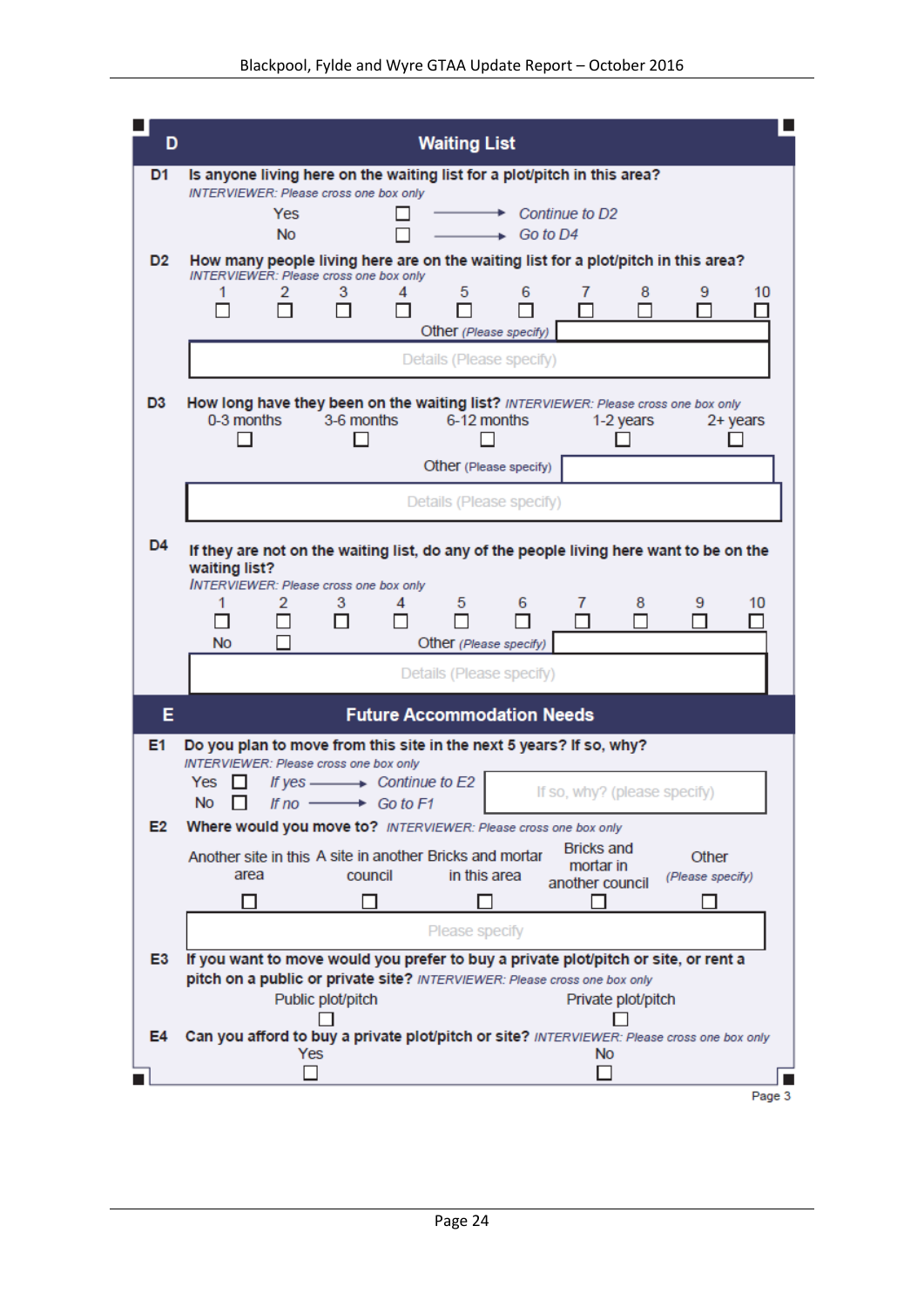| F              |                                                                                                                                                                                                                              | <b>Travelling</b>                                        |                                                                                            |  |  |  |  |
|----------------|------------------------------------------------------------------------------------------------------------------------------------------------------------------------------------------------------------------------------|----------------------------------------------------------|--------------------------------------------------------------------------------------------|--|--|--|--|
| F1.            | How many trips, living in a caravan or trailer, have you or members of your family<br>made away from your permanent base in the last 12 months?<br><b>INTERVIEWER: Please cross one box only</b>                             |                                                          |                                                                                            |  |  |  |  |
|                |                                                                                                                                                                                                                              | 3                                                        | 5+<br>4                                                                                    |  |  |  |  |
|                | Go to F6<br>Continue to F2                                                                                                                                                                                                   |                                                          |                                                                                            |  |  |  |  |
| F <sub>2</sub> | members travelled? INTERVIEWER: Please cross one box only                                                                                                                                                                    |                                                          | If you or members of your family have travelled in the last 12 months, which family        |  |  |  |  |
|                | All the family<br>Adult males                                                                                                                                                                                                | Other                                                    | If other, please specify                                                                   |  |  |  |  |
|                | F3a What was the main reason for travelling? INTERVIEWER: Please cross one box only                                                                                                                                          |                                                          |                                                                                            |  |  |  |  |
|                | <b>Work</b><br>Holidays                                                                                                                                                                                                      | <b>Visiting family</b>                                   | Other<br><b>Fairs</b>                                                                      |  |  |  |  |
|                |                                                                                                                                                                                                                              | Details / specify if necessary                           |                                                                                            |  |  |  |  |
|                | F3b Where did you travel to ? INTERVIEWER: Please write in                                                                                                                                                                   |                                                          |                                                                                            |  |  |  |  |
|                |                                                                                                                                                                                                                              | <b>Details</b>                                           |                                                                                            |  |  |  |  |
| F4             | At what time of year do you or family members usually travel? And for how long?<br><b>INTERVIEWER: Please cross one box only</b>                                                                                             |                                                          |                                                                                            |  |  |  |  |
|                | Winter<br>All year<br>Summer                                                                                                                                                                                                 |                                                          |                                                                                            |  |  |  |  |
|                | And for how long?                                                                                                                                                                                                            |                                                          |                                                                                            |  |  |  |  |
| F <sub>5</sub> | Where do you or family members usually stay when they are travelling?<br>INTERVIEWER: Please cross all boxes that apply                                                                                                      |                                                          |                                                                                            |  |  |  |  |
|                | <b>Transit sites</b><br>Roadside                                                                                                                                                                                             | Friends/family<br>Other                                  | If other, please specify                                                                   |  |  |  |  |
| F6             | INTERVIEWER: Ask F6 - F8 ONLY if F1 = 0. Otherwise, go to F9<br>Have you or family members ever travelled? INTERVIEWER: Please cross one box only                                                                            |                                                          |                                                                                            |  |  |  |  |
|                |                                                                                                                                                                                                                              | Yes $\Box \longrightarrow$ Continue to F7                |                                                                                            |  |  |  |  |
| F7             | <b>No</b>                                                                                                                                                                                                                    | $\div$ Go to F9                                          |                                                                                            |  |  |  |  |
|                | When did you or family members stop travelling? INTERVIEWER: Please write in<br><b>Details</b>                                                                                                                               |                                                          |                                                                                            |  |  |  |  |
| F8             | Why do you not travel anymore? INTERVIEWER: Cross all boxes that apply & probe for details<br>Nowhere<br>No work<br>Children<br>III health<br>Old age<br>Settled now<br>Other<br>in school<br>to stop<br>opportunities<br>-1 |                                                          |                                                                                            |  |  |  |  |
|                |                                                                                                                                                                                                                              | If other, please specify                                 |                                                                                            |  |  |  |  |
|                |                                                                                                                                                                                                                              | health, and specific problems/issues relating to old age | Details about children in school, types of ill health, or looking after relative with poor |  |  |  |  |
|                |                                                                                                                                                                                                                              |                                                          | Page 4                                                                                     |  |  |  |  |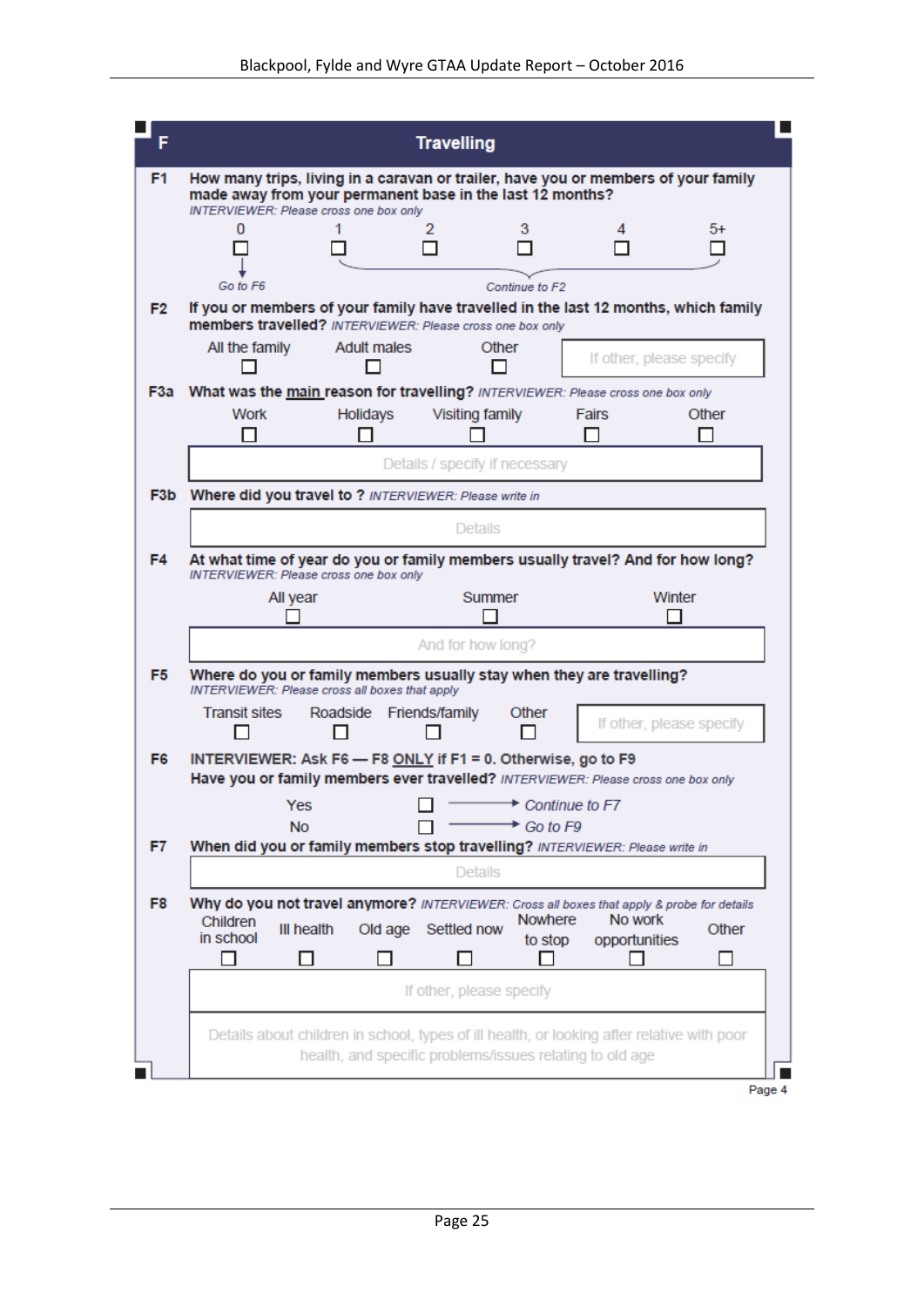| Do family members plan to travel in the future?<br>F9 |                                                                                                                                                           |  |  |  |  |
|-------------------------------------------------------|-----------------------------------------------------------------------------------------------------------------------------------------------------------|--|--|--|--|
|                                                       | <b>INTERVIEWER: Please cross one box only</b>                                                                                                             |  |  |  |  |
|                                                       | Yes<br>$\rightarrow$ Continue to F10                                                                                                                      |  |  |  |  |
|                                                       | <b>No</b><br>$\rightarrow$ Go to G1                                                                                                                       |  |  |  |  |
|                                                       |                                                                                                                                                           |  |  |  |  |
|                                                       | F10 When, and for what purpose do they plan to travel?<br>INTERVIEWER: Probe for which members are and which are not likely to travel as this may involve |  |  |  |  |
|                                                       | different households within an extended family                                                                                                            |  |  |  |  |
|                                                       |                                                                                                                                                           |  |  |  |  |
|                                                       |                                                                                                                                                           |  |  |  |  |
|                                                       | <b>Details</b>                                                                                                                                            |  |  |  |  |
|                                                       |                                                                                                                                                           |  |  |  |  |
|                                                       |                                                                                                                                                           |  |  |  |  |
| G                                                     | <b>Bricks &amp; Mortar Contacts</b>                                                                                                                       |  |  |  |  |
| G <sub>1</sub>                                        | <b>Contacts for Bricks and Mortar interviews?</b> INTERVIEWER: Please write in                                                                            |  |  |  |  |
|                                                       |                                                                                                                                                           |  |  |  |  |
|                                                       |                                                                                                                                                           |  |  |  |  |
|                                                       |                                                                                                                                                           |  |  |  |  |
|                                                       |                                                                                                                                                           |  |  |  |  |
|                                                       | <b>Details</b>                                                                                                                                            |  |  |  |  |
|                                                       |                                                                                                                                                           |  |  |  |  |
|                                                       |                                                                                                                                                           |  |  |  |  |
|                                                       |                                                                                                                                                           |  |  |  |  |
|                                                       |                                                                                                                                                           |  |  |  |  |
|                                                       |                                                                                                                                                           |  |  |  |  |
| G2                                                    | Any other information about this site or your accommodation needs?                                                                                        |  |  |  |  |
|                                                       | <b>INTERVIEWER: Please write in</b>                                                                                                                       |  |  |  |  |
|                                                       |                                                                                                                                                           |  |  |  |  |
|                                                       |                                                                                                                                                           |  |  |  |  |
|                                                       | Details (e.g. can current and future needs be met                                                                                                         |  |  |  |  |
|                                                       |                                                                                                                                                           |  |  |  |  |
|                                                       | by expanding or intensifying the existing site?                                                                                                           |  |  |  |  |
|                                                       |                                                                                                                                                           |  |  |  |  |
|                                                       |                                                                                                                                                           |  |  |  |  |
|                                                       | G3 Site/Plot/Pitch plan? Any concerns? INTERVIEWER: Please sketch & write in                                                                              |  |  |  |  |
|                                                       |                                                                                                                                                           |  |  |  |  |
|                                                       |                                                                                                                                                           |  |  |  |  |
|                                                       |                                                                                                                                                           |  |  |  |  |
|                                                       |                                                                                                                                                           |  |  |  |  |
|                                                       |                                                                                                                                                           |  |  |  |  |
|                                                       |                                                                                                                                                           |  |  |  |  |
|                                                       | Sketch of Site/Pitch - any concerns?                                                                                                                      |  |  |  |  |
|                                                       |                                                                                                                                                           |  |  |  |  |
|                                                       |                                                                                                                                                           |  |  |  |  |
|                                                       |                                                                                                                                                           |  |  |  |  |
|                                                       |                                                                                                                                                           |  |  |  |  |
|                                                       |                                                                                                                                                           |  |  |  |  |
|                                                       |                                                                                                                                                           |  |  |  |  |
|                                                       |                                                                                                                                                           |  |  |  |  |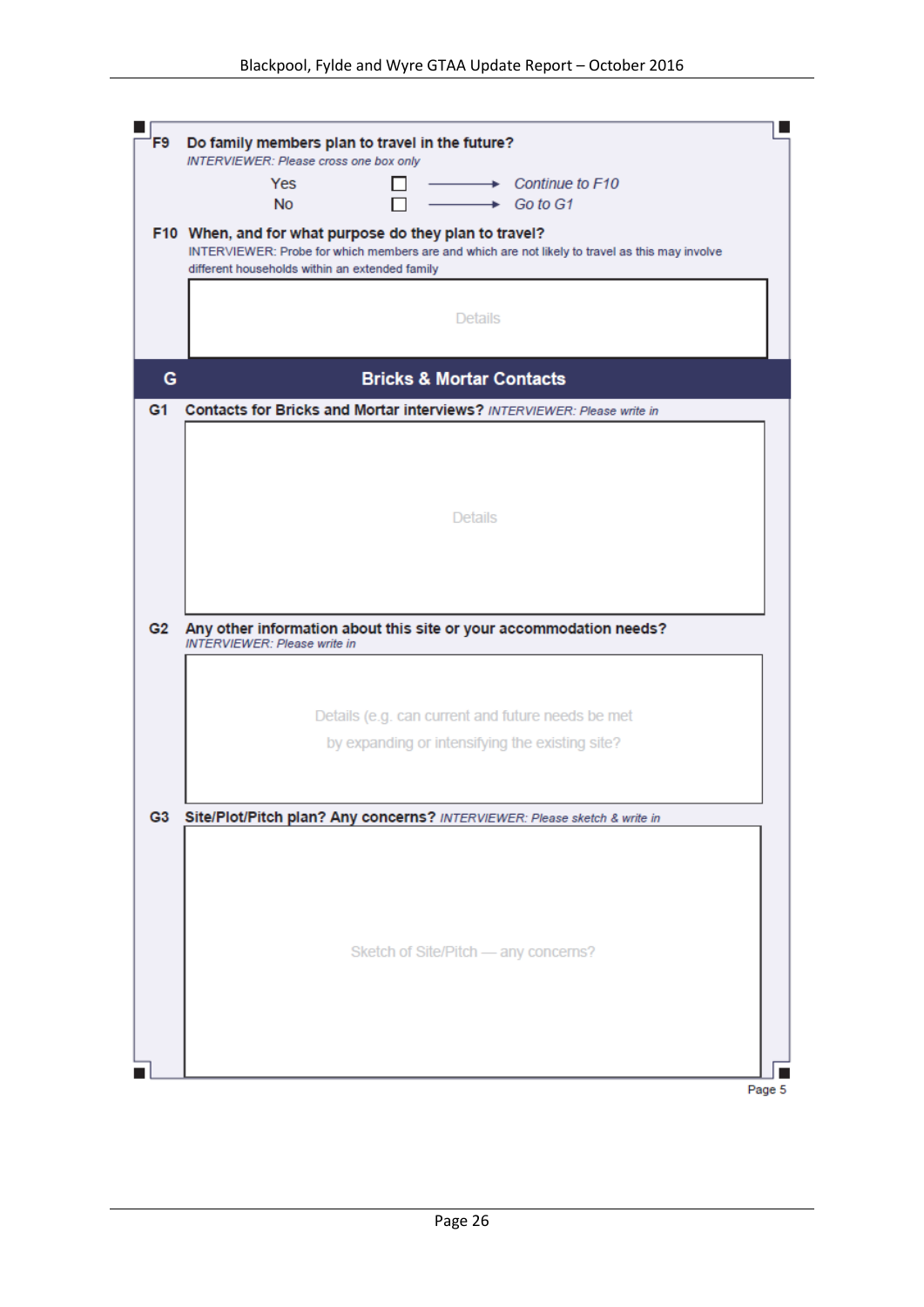| INTERVIEWER: May I also take your name, telephone number and address? ORS may<br>wish to contact you to confirm that this interview took place. These details will only be<br>used for this purpose and will not be passed onto anyone else. |
|----------------------------------------------------------------------------------------------------------------------------------------------------------------------------------------------------------------------------------------------|
| Respondent's Name.                                                                                                                                                                                                                           |
| Respondent's Telephone.                                                                                                                                                                                                                      |
| Respondent's Email.                                                                                                                                                                                                                          |
| <b>INTERVIEWER: Thank you for your time and help completing this questionnaire</b>                                                                                                                                                           |
|                                                                                                                                                                                                                                              |
| <b>INTERVIEWERS DECLARATION:</b>                                                                                                                                                                                                             |
| I certify that I have conducted this interview personally with the person named above in<br>accordance with the Market Research Society Code of Conduct                                                                                      |
| <b>Interviewers Signature:</b>                                                                                                                                                                                                               |
|                                                                                                                                                                                                                                              |
|                                                                                                                                                                                                                                              |
|                                                                                                                                                                                                                                              |
|                                                                                                                                                                                                                                              |
|                                                                                                                                                                                                                                              |
|                                                                                                                                                                                                                                              |
|                                                                                                                                                                                                                                              |
|                                                                                                                                                                                                                                              |
|                                                                                                                                                                                                                                              |
|                                                                                                                                                                                                                                              |

Page 6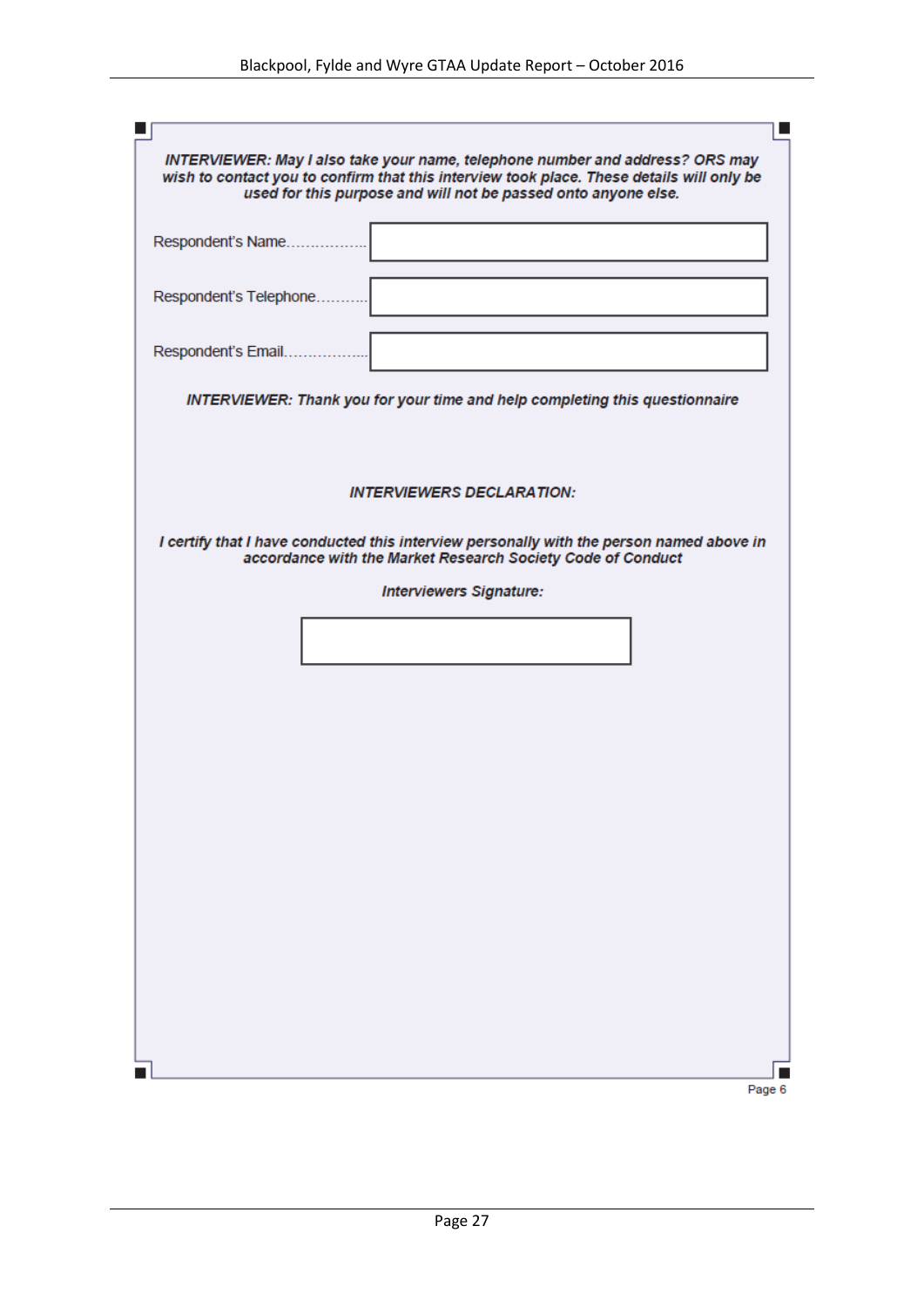## <span id="page-27-0"></span>Appendix B - Unknown Need

#### Blackpool

**Figure 19 – Potential Need for Additional Pitches in Blackpool Arising From 'Unknown' Gypsies and Travellers – 2016-31**

| <b>Gypsies and Travellers - Unknown</b>                       | <b>Pitches</b> |
|---------------------------------------------------------------|----------------|
| <b>Supply of Pitches</b>                                      |                |
| Additional supply from vacant public and private pitches      | $\Omega$       |
| Additional supply from pitches on new sites                   | $\Omega$       |
| Pitches vacated by households moving to bricks and mortar     | $\Omega$       |
| Pitches vacated by households moving away from the study area | $\Omega$       |
| <b>Total Supply</b>                                           | $\mathbf{0}$   |
| <b>Current Need</b>                                           |                |
| Households on unauthorised developments                       | $\Omega$       |
| Households on unauthorised encampments                        | $\Omega$       |
| Concealed households/Doubling-up/Over-crowding                | $\Omega$       |
| Movement from bricks and mortar                               | $\Omega$       |
| Households on waiting lists for public sites                  | $\Omega$       |
| <b>Total Current Need</b>                                     | $\mathbf 0$    |
| <b>Future Need</b>                                            |                |
| 5 year need from older teenage children                       | $\Omega$       |
| Households on sites with temporary planning permission        | $\Omega$       |
| In-migration                                                  | $\Omega$       |
| New household formation                                       | $\overline{2}$ |
| (Household base 9 households and national 1.50% rate used)    |                |
| <b>Total Future Needs</b>                                     | $\overline{2}$ |
| Net Pitch Need = (Current and Future Need - Total Supply)     | $\overline{2}$ |

**Figure 20 – Potential Additional Need in Blackpool Arising From 'Unknown' Gypsies and Travellers by 5 Year Periods**

| $2016-21$ 2021-26 2026-31 | Total |  |
|---------------------------|-------|--|
|                           |       |  |

## Fylde

**Figure 21 – Potential Need for Pitches in Fylde Arising From 'Unknown' Gypsies and Travellers– 2016-31**

| <b>Gypsies and Travellers - Unknown</b>                       | <b>Pitches</b> |
|---------------------------------------------------------------|----------------|
| <b>Supply of Pitches</b>                                      |                |
| Additional supply from vacant public and private pitches      | 0              |
| Additional supply from pitches on new sites                   | $\Omega$       |
| Pitches vacated by households moving to bricks and mortar     | 0              |
| Pitches vacated by households moving away from the study area | $\Omega$       |
| <b>Total Supply</b>                                           | 0              |
| <b>Current Need</b>                                           |                |
| Households on unauthorised developments                       | $\Omega$       |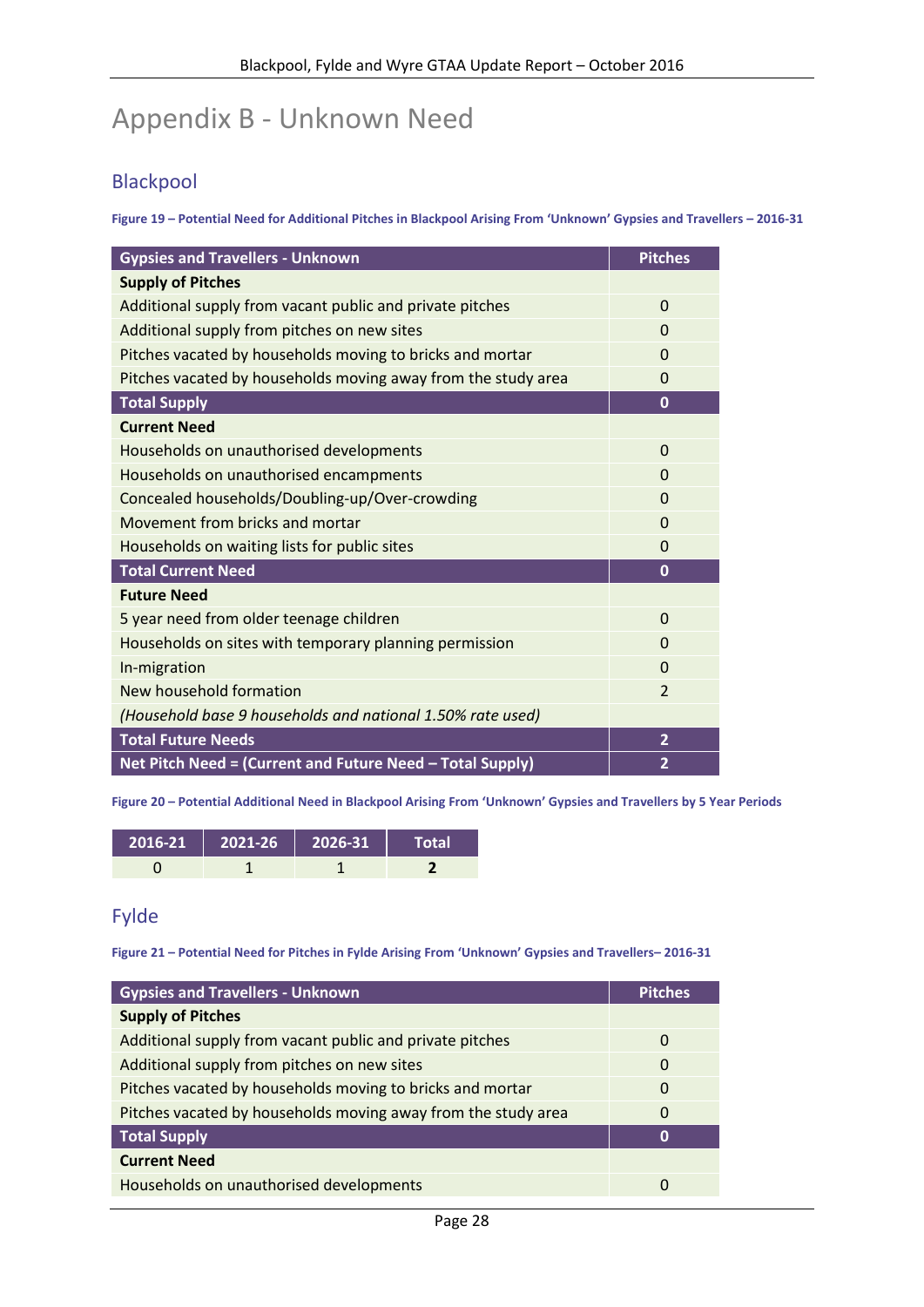| Households on unauthorised encampments                     | $\Omega$       |
|------------------------------------------------------------|----------------|
| Concealed households/Doubling-up/Over-crowding             | 0              |
| Movement from bricks and mortar                            | $\Omega$       |
| Households on waiting lists for public sites               | $\Omega$       |
| <b>Total Current Need</b>                                  | 0              |
| <b>Future Need</b>                                         |                |
| 5 year need from older teenage children                    | $\Omega$       |
| Households on sites with temporary planning permission     | $\Omega$       |
| In-migration                                               | $\Omega$       |
| New household formation                                    | $\overline{2}$ |
| (Household base 9 households and national 1.50% rate used) |                |
| <b>Total Future Needs</b>                                  | $\overline{2}$ |
| Net Pitch Need = (Current and Future Need - Total Supply)  | 2              |

**Figure 22 – Potential Additional Need in Fylde Arising From Unknown Gypsies and Travellers by 5 Year Periods**

| 2016-21   2021-26   2026-31 | Total |
|-----------------------------|-------|
|                             |       |

#### Wyre

No interviews were completed with Gypsies or Travellers living in Wyre as there is no occupied site within the borough.

## Summary of 'Unknown' Need

**Figure 23 Potential Additional Need Arising From 'Unknown' Households - All**

| Local Authority | 2016-21 | 2021-26 | 2026-31 | <b>Total</b> |
|-----------------|---------|---------|---------|--------------|
| Blackpool       |         |         |         |              |
| Fylde           |         |         |         |              |
| Wyre            |         |         |         |              |
| <b>TOTAL</b>    |         |         |         |              |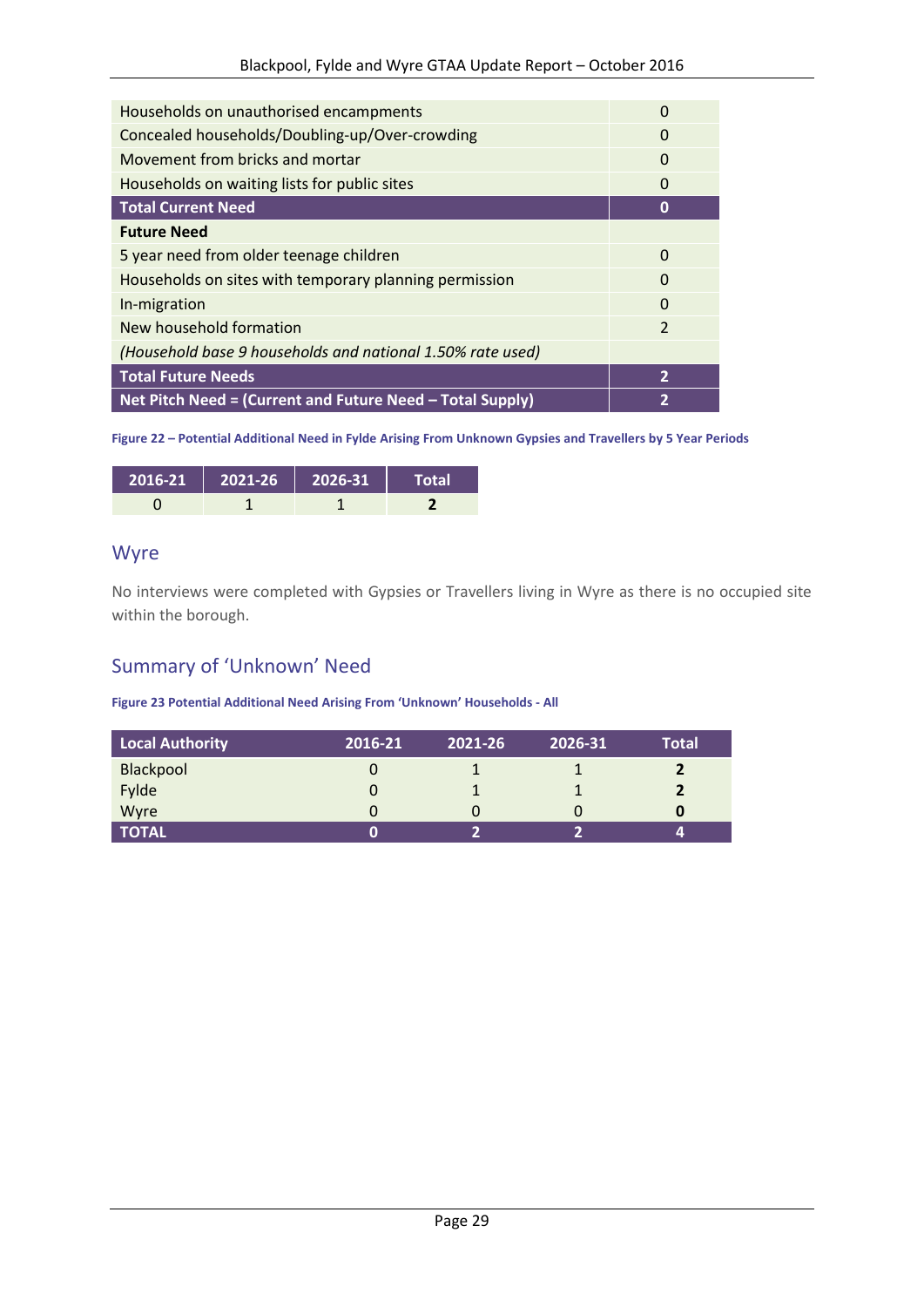## <span id="page-29-0"></span>Appendix C - Non-Travelling Need

It is not a requirement to include details of need from Non-Travelling Gypsies and Travellers in the GTAA. However, an assessment of this need has been made to support the Council with any future assessment.

A total of 34 Gypsy and Traveller households living on sites that were interviewed did not meet the new definition. All were living on sites in Blackpool. In addition 16 households living in bricks and mortar that were interviewed did not meet the new definition. Of these a total of 8 wanted to move back to a site and only these are included in the analysis below.

## Pitch Needs – 'Non-Travelling' Gypsies and Travellers

#### Blackpool

Ethnicity data that was captured from these households indicated that the vast majority were Romany Gypsies, with a small number of English and Scottish Traveller households.

The households that do not meet the new definition (including 8 currently living in bricks and mortar) comprised 113 residents – 74 adults and 39 children and teenagers aged under 18 (1 respondent didn't provide their age). This equates to 65% adults and 35% children and teenagers. This suggests a new household formation rate of 1.50% should be used as the proportion of those aged under 18 in Blackpool is the same as the proportion aged under 18 in the national model.

Analysis of the 34 site interviews for those who do not meet the new definition indicated that there is a need for 2 additional pitches as a result of concealed households or adults, and a need for 4 additional pitches to meet the needs of older teenage children.

Overall there is a need for 10 additional pitches from new household formation arising from households living on sites (using a formation rate of 1.50% derived from demographics of the site residents).

Analysis of the 8 bricks and mortar interviews for those who do not meet the new definition, where households are seeking to move to a pitch, indicated there is a need from the 8 households, and an additional 8 pitches as a result of concealed households or adults, and a need for 3 additional pitches for older teenage children. There is no additional need from new household formation arising from households living in bricks and mortar as the remaining children are too young.

Therefore the total need for non-Travelling Gypsies and Travellers in Blackpool is for **35 additional pitches** for the period 2016-31.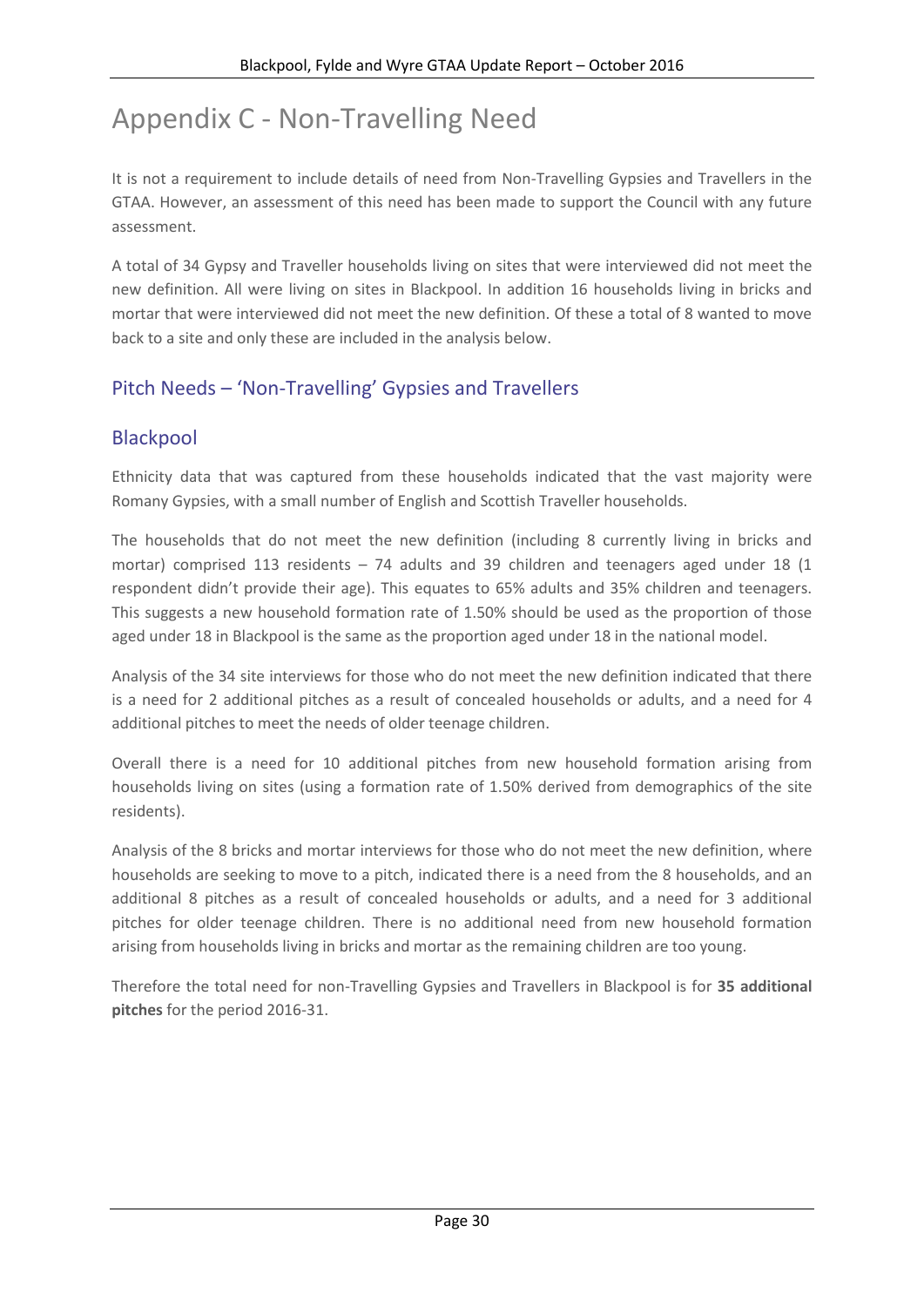| <b>Gypsies and Travellers - Not Meeting New Definition</b>                 | <b>Pitches</b> |
|----------------------------------------------------------------------------|----------------|
| <b>Supply of Pitches</b>                                                   |                |
| Additional supply from vacant public and private pitches                   | $\Omega$       |
| Additional supply from pitches on new sites                                | 0              |
| Pitches vacated by households moving to bricks and mortar                  | 0              |
| Pitches vacated by households moving away from the study area              | 0              |
| <b>Total Supply</b>                                                        | $\bf{0}$       |
| <b>Current Need</b>                                                        |                |
| Households on unauthorised developments                                    | $\Omega$       |
| Households on unauthorised encampments                                     | $\overline{0}$ |
| Concealed households/Doubling-up/Over-crowding (on sites)                  | $\overline{2}$ |
| Concealed households/Doubling-up/Over-crowding (from bricks and<br>mortar) | 8              |
| Movement from bricks and mortar                                            | 8              |
| Households on waiting lists for public sites                               | $\overline{0}$ |
| <b>Total Current Need</b>                                                  | 18             |
| <b>Future Need</b>                                                         |                |
| 5 year need from older teenage children (on sites)                         | $\overline{a}$ |
| 5 year need from older teenage children (from bricks and mortar)           | 3              |
| Households on sites with temporary planning permission                     | $\Omega$       |
| In-migration                                                               | $\Omega$       |
| New household formation                                                    | 10             |
| (Household base 42 households and 1.50% rate used)                         |                |
| <b>Total Future Needs</b>                                                  | 17             |
| Net Pitch Need = (Current and Future Need - Total Supply)                  | 35             |

**Figure 24 – Need for pitches in Blackpool for Gypsies and Travellers not meeting new definition – 2016-31**

**Figure 25 – Additional need in Blackpool for Gypsies and Travellers that do not meet the new definition by 5 Year Periods**

| $2016-21$ 2021-26 2026-31 |  | Total' |
|---------------------------|--|--------|
|                           |  |        |

#### Fylde

No interviews were undertaken with households that did not meet the new definition.

#### Wyre

There are no occupied Gypsy and Traveller sites in Wyre, hence no interviews undertaken.

## Summary of need from 'non-Travelling' households

#### **Figure 26 - Additional Need for 'Non-Travelling' Households**

| Local Authority  | 2016-21' | 2021-26 | 2026-31 | Total' |
|------------------|----------|---------|---------|--------|
| <b>Blackpool</b> | つつ       |         |         | 35     |
| Fylde            |          |         |         |        |